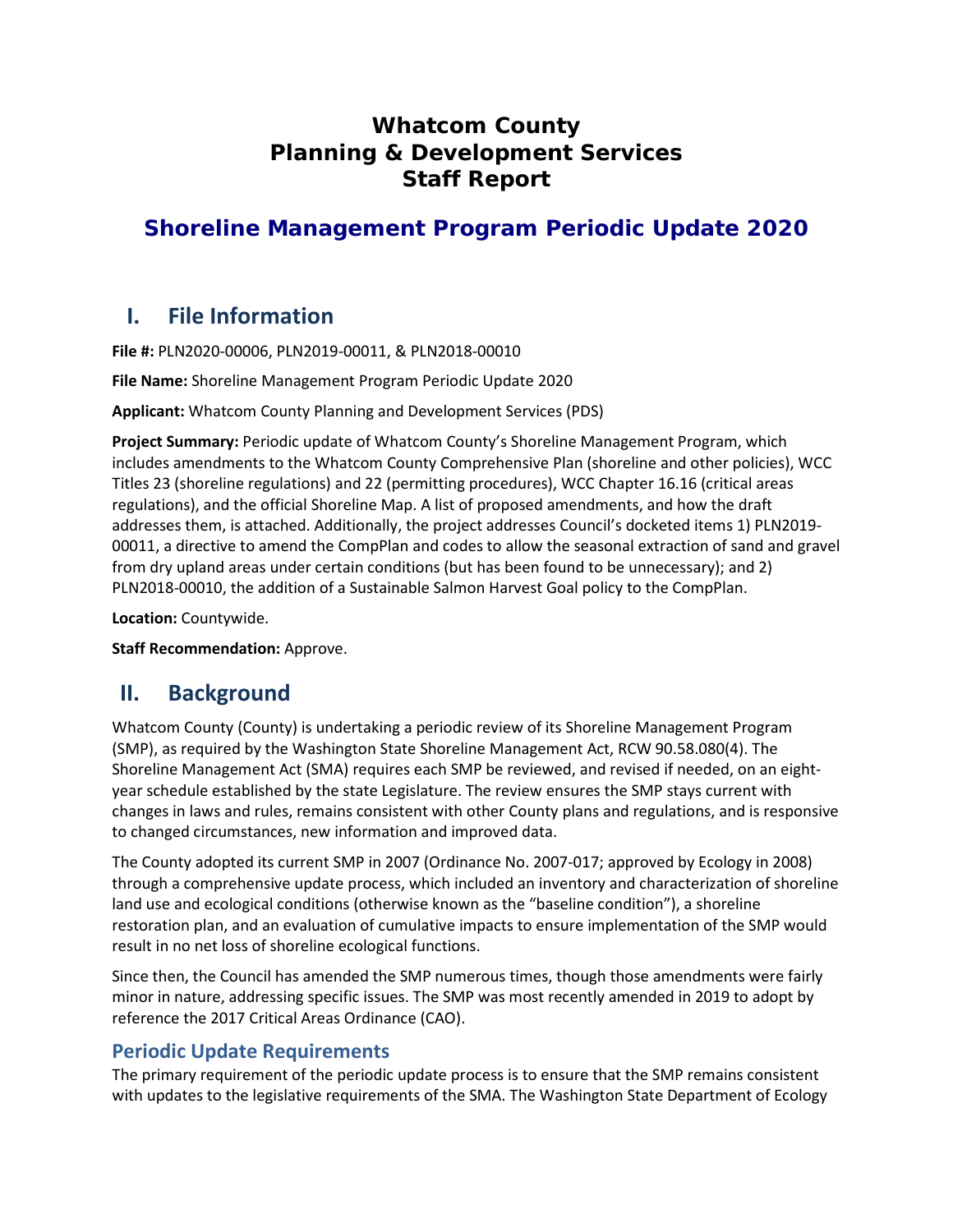(DOE) provides a list of legislative amendments which have taken effect between 2007 and 2017 as a Periodic Review Checklist.

The periodic update also provides an opportunity to review the SMP for consistency with the County's Comprehensive Plan and development regulations, including critical areas regulations. The County's SMP regulates critical areas in the shoreline jurisdiction by adopting by reference as part of the SMP the County's CAO as adopted in 2017 (Ordinance No. 2017-077) and codified in Chapter 16.16 of the WCC.

The County's Comprehensive Plan and other development regulations were also reviewed for consistency with the SMP, and amendments are being proposed to maintain consistency.

The periodic review process also represents an opportunity to revise and improve the overall functionality, clarity, and usability of the SMP for both the public and County staff. This includes clarifying permit processes and requirements and improving the overall organization and clarity of the documents. The majority of amendments shown in the documents are to achieve this goal.

Note that this periodic update is not required to: re-evaluate the ecological baseline that was established as part of the 2007 comprehensive update; extensively assess no net loss criteria other than to ensure that proposed amendments do not result in degradation of the baseline condition; or change shoreline jurisdiction or environment designations, unless deemed appropriate and necessary. And doing so was not included in the scope or budget for this update, so staff has not undertaken any amendments that would require such actions. A link to those 2007 documents can be found below under "Attachments."

## **Project Scope**

In starting this project, staff compiled ideas for amendments from various sources (see [Public Outreach,](#page-1-0) below) and compiled them into a list that the Planning Commission and Council reviewed and adopted as the "Scoping Document." This set the "bookends" for what staff would work on (and by corollary, what we would not work on). It contains a list of 22 topic areas, with 68 specific issues to address. A link to that document can be found below under "Attachments."

Staff understands that through the review process other ideas may arise, but if they are big issues that need a lot of work to accomplish, we will not be able to take them on and meet our update deadline of June  $30<sup>th</sup>$  or stay within budget.

## <span id="page-1-0"></span>**Public Outreach**

The County has provided multiple opportunities for public participation throughout the process using a variety of communication tools to inform the public and encourage participation. This included our SMP Update website [\(http://www.co.whatcom.wa.us/3097/Shoreline-Master-Program-Periodic-Update\)](http://www.co.whatcom.wa.us/3097/Shoreline-Master-Program-Periodic-Update), a list-serve, news releases, public notices, open houses, and public work sessions with the Planning Commission and County Council.

The early months of the project were used to gather input and outline the extent of the review; three public open houses were held in different parts of the County to illicit amendment ideas<sup>[1](#page-1-1)</sup>. Both the Planning Commission and the County Council then reviewed and adopted a final scope of potential amendments based on input from staff, the public, local jurisdictions, tribes, and other stakeholders.

Based on that scope, County staff and consultants drafted amendments. These draft amendments were issued for a 30-day public review period from August 18 – September 18, 2020, before the Planning

<span id="page-1-1"></span> $1$  Note: Though we had planned on holding three additional open houses to present the draft to the public, due to the COVID-19 pandemic we had to cancel those and rely on electronic review.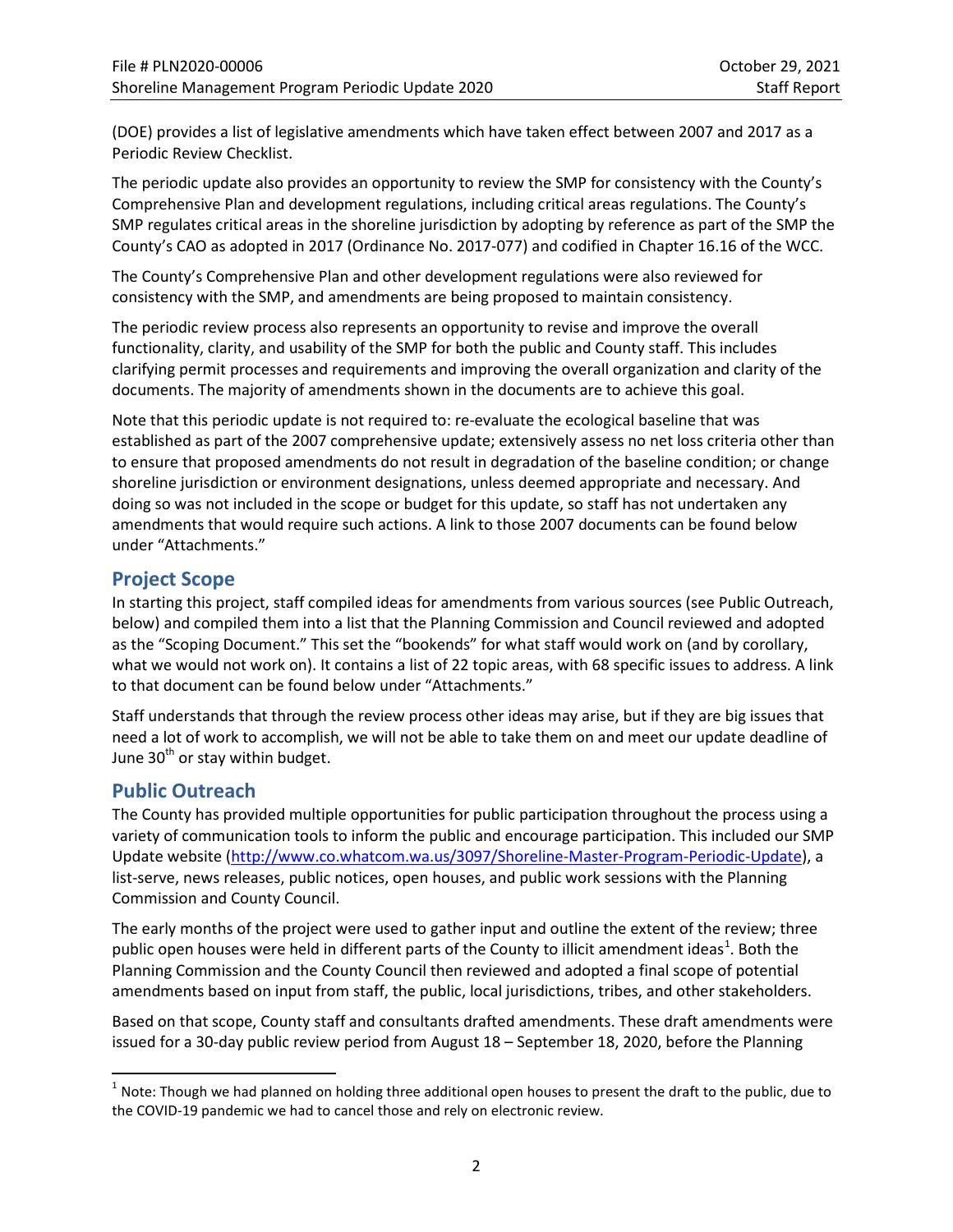Commission's work sessions. Prior to the Planning Commission's hearing the revised amendments were reissued for another 30-day public review period, from March 12 – April 12, 2021.

## **Planning Commission Review**

Between October 2020 and April 2021 the Planning Commission held nine public work sessions to review the draft amendments. After a second 30-day public review period they then held a joint Planning Commission/Department of Ecology public hearing on April 22, 2021.

# **County Council/Department of Ecology Review**

Staff expects that the Council will hold multiple work sessions and an additional public hearing prior to adoption. By state law, the SMP update was supposed to be adopted by June 30, 2020; however, as a DOE grant recipient (and in part due to the pandemic) our official deadline is now June 30, 2021. Staff anticipates that Council will provisionally adopt the update via resolution forwarding it to DOE for their final review and approval. After we receive DOE's approval, Council will then need to adopt an ordinance adopting and effecting the update. If the anticipated schedule is kept, the revised SMP should become effective sometime this Fall.

## **Attachments**

*To Review* (provided in your packet):

- Exhibit A CompPlan Ch. 10 Environment
- Exhibit B CompPlan Ch. 11 Shorelines
- Exhibit C CompPlan Ch. 8 Marine Resource Lands
- Exhibit D WCC Title 23 Shoreline Regulations
- Exhibit E WCC Title 22 Land Use & Development
- Exhibit F WCC 16.16 Critical Areas Regulations
- Exhibit G –Shoreline Map
- Exhibit H Table of public comments, with staff responses
- Exhibit I No Net Loss Addendum
- Exhibit J Shoreline Restoration Addendum
- Exhibit K Department of Ecology Initial Determination
	- o K.1 Required and Recommended Changes w WC responses
	- o K.2 Synopsis of Public Comments

#### *Background Documents*:

- 2020 SMP Update Scoping Document
- Materials from the 2007 Comprehensive Update:
	- o Vol. 1 Inventory and Characterization Report
		- o Vol. II Scientific Literature Review
		- o Vol. III Restoration Plan
		- o Vol. IV Cumulative Effects Analysis

All documents are available on PDS's SMP Update webpage at [http://www.co.whatcom.wa.us/3119/SMP-](http://www.co.whatcom.wa.us/3119/SMP-Update-2020-Documents)[Update-2020-Documents.](http://www.co.whatcom.wa.us/3119/SMP-Update-2020-Documents)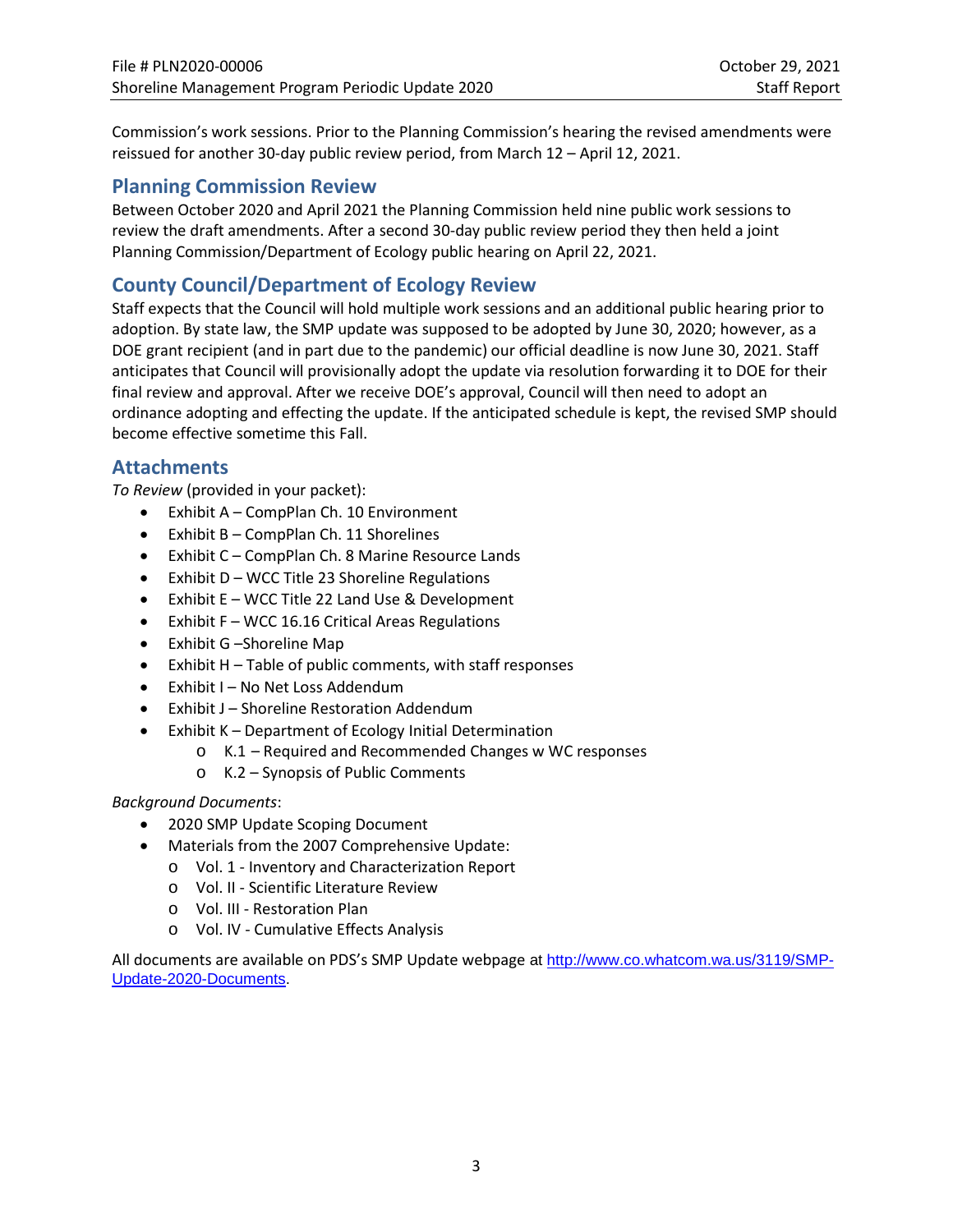# **III. Amendments**

The proposed amendments are found in Exhibits A through G. Please refer to those attachments; explanations are provided therein. Following, however, is a list of proposed policy changes.

## **Scoped Amendments**

This is the list of items Council directed staff to address, and how we did. Topic #s refer to the topic number assigned in the Scoping Report.

## **Topic #1, Consistency with State law (required amendments)**

## **a) Revise language to cite updated substantial development cost threshold or to rely solely on reference to WAC 173-27-040 for exemptions to substantial development permitting.**

Every five years the Office of Financial Management (OFM) recalculates the dollar threshold for projects qualifying as exempt from having to obtain a substantial development permit. Thus, in §22.07.020(B)(1) (Exhibit E), we have updated the dollar amount to the most recent (2017) OFM calculation of \$7,047. Additionally, we have revised the definition of "substantial development" in §23.60.190 to better meet the state definition (Exhibit D).

**b) Revise the definition of "development" to clarify that development does not include dismantling or removing structures.** 

The definition of "development" has been updated to meet DOE guidelines (Exhibit D, §23.60.040(6)).

**c) Add reference to statutory exceptions to local review to the SMP. Revise or remove existing references to remedial actions and projects certified pursuant to RCW 80.50 to clarify their status as exceptions to local review under the SMA.**

The requisite language has been added (and revised) to §22.07.010(G) (Exhibit E) to clarify the referenced project types' status as exceptions to local review under the SMA, and deleted from (old) §23.50.060 (Exhibit D).

**d) Revise language to include a shoreline permit exemption for retrofitting existing structures to comply with the ADA or to rely solely on reference to WAC 173-27-040 for exemptions to substantial development permitting.**

The requisite language has been added as §22.07.020(B)(17) (Exhibit E).

**e) Revise language in the SMP to cite the updated cost thresholds for dock construction or to rely solely on reference to WAC 173-27-040 for exemptions to substantial development permitting.**

§22.07.020(B)(8) has been revised to meet the statutory requirements (Exhibit E) and the cost threshold has been deleted from the definition of "substantial development" in §23.60.190 (Exhibit D).

## **f) Revise the SMP aquaculture provisions for consistency with WAC 173-26-241(3)(b).**

§23.40.050, in particular subsections (D)(1) and (G), has been revised to be consistent with WAC 173-26- 241(3)(b) regarding commercial geoduck farming. (Exhibit D)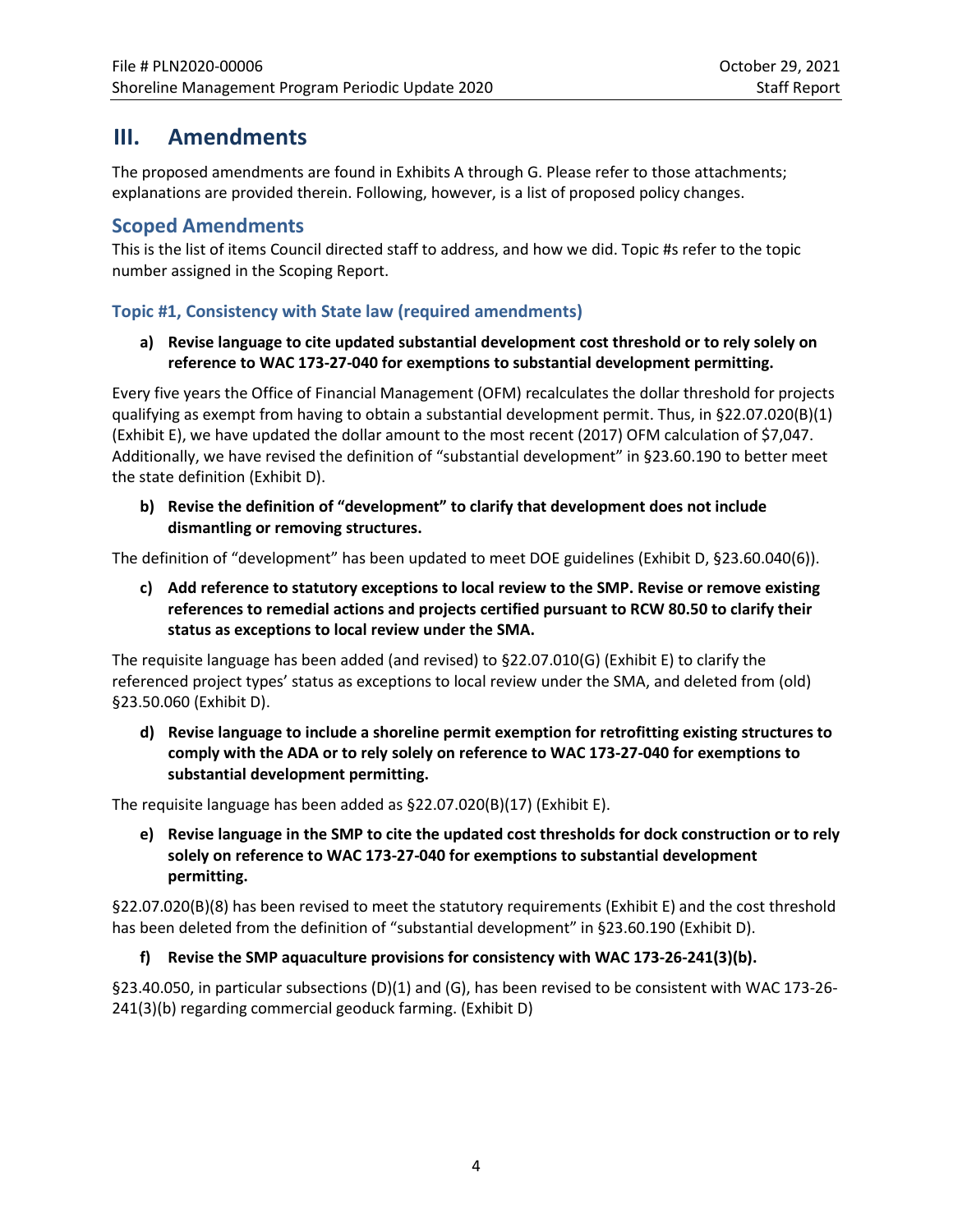## **g) Revise the SMP to clarify that the effective date of SMP amendments is 14 days from notice of final approval by Ecology.**

Both §23.05.090 (Effective Date) and §23.10.030(C)(2) (Administrative Duties) have been updated to clarify that the effective date of SMP amendments is 14 days from notice of final approval by Ecology (Exhibit D).

## **h) Review the SMP for consistency with 2003 SMP Guidelines and make any necessary changes.**

Numerous amendments are proposed to make our SMP consisted with the SMP Guidelines; too many to list here. However, prior to submitting to DOE for approval, staff will complete the SMP checklist for their use.

## **Topic #2, Consistency with State law**

## **a) Revise the SMP for consistency with Ecology's updated permit filing procedures.**

The requirements for filing permits with DOE have been updated in §22.07.060 (Filing Shoreline Permits with the Department of Ecology) (Exhibit E).

## **b) Revise language to clarify that forest practices that involve only timber cutting are not SMA "developments" and do not require Shoreline Substantial Development Permits.**

§23.40.110 (Forest Practices), subsection (A)(3) has been added to clarify that forest practices that involve only timber cutting are not SMA "developments" and do not require Shoreline Substantial Development Permits. (Exhibit D)

**c) Revise language in §23.50.040 to clarify that the SMA does not apply to lands under exclusive federal jurisdiction.** 

Subsection (E)(1) has been added to §23.10.020 (Applicability, which used to be §23.50.040) to clarify that the SMA does not apply to lands under exclusive federal jurisdiction. (Exhibit D)

## **d) Update definitions to include distinct definitions for "nonconforming use," "nonconforming structure," and "nonconforming development" in accordance with WAC 173-27-080.**

The definitions of "nonconforming lot" (§23.60.140(5)) and "nonconforming use" (§23.60.140(7)) have been amended, and a new definition of "nonconforming structure" (§23.60.140(6)) has been added, to conform to WAC 173-27-080. (Exhibit D)

#### **e) Define special procedures for WSDOT projects per WAC 173-27-125.**

Subsection (1)(c) has been added to §22.05.130 (Permit Review Time Frames) to define special procedures for WSDOT projects. (Exhibit E)

#### **f) Incorporate a reference to WAC 173-27-215 for criteria and procedures for instances in which a shoreline restoration project creates a shift in OHWM.**

A reference to WAC 173-27-215 for criteria and procedures for instances in which a shoreline restoration project creates a shift in OHWM has been added as §23.40.180(A)(3) (Restoration and Enhancement) (Exhibit D).

## **g) Revise definition of "Floodway" for complete consistency with Ecology's recommended language.**

The definition of "floodway" has been amended to be consistent with DOE's recommended language. (§23.60.060(21), (Exhibit D))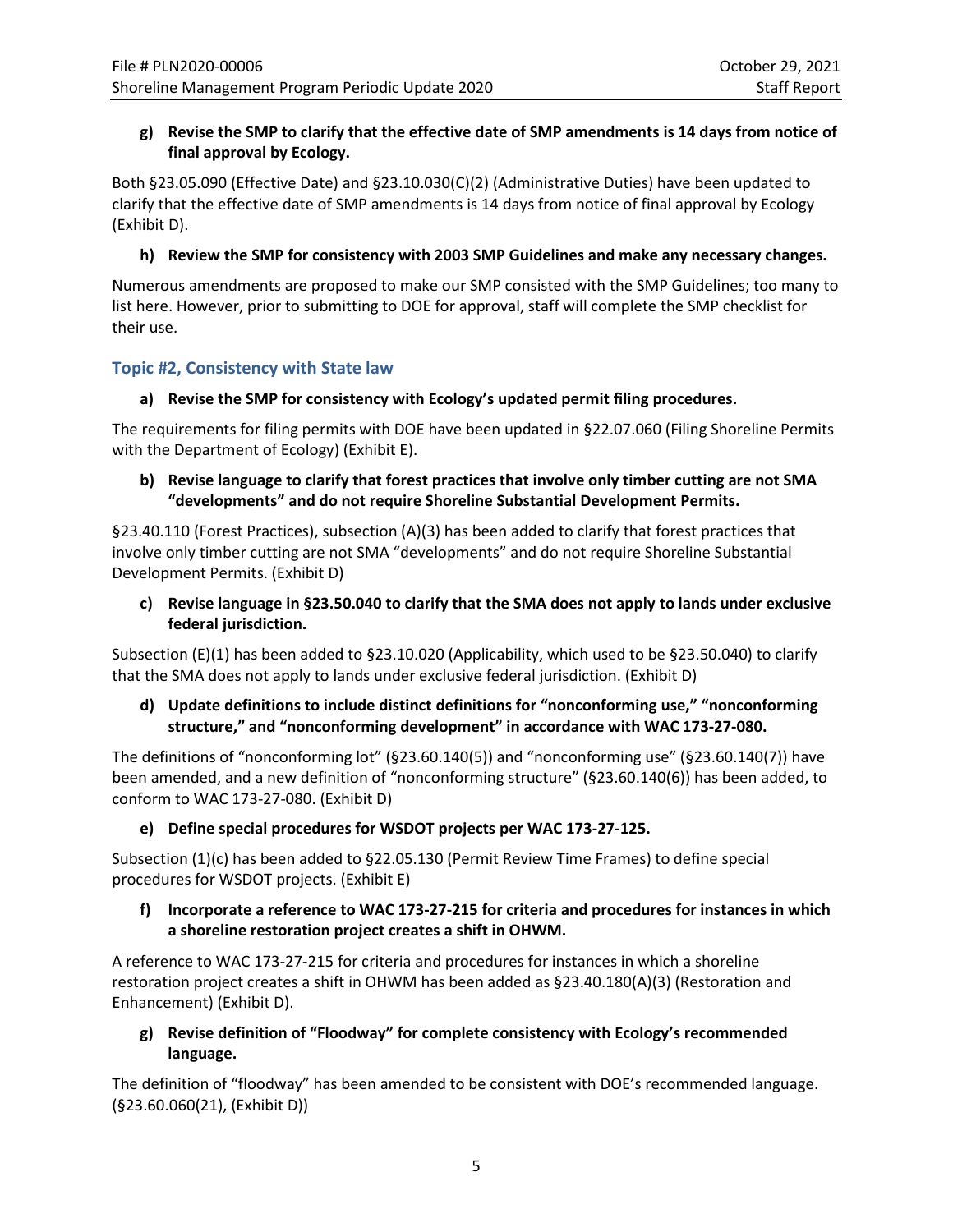#### **h) Update the list and maps of streams and lakes that are in shoreline jurisdiction as necessary.**

The list of waters that are in the shoreline jurisdiction has been revised in §23.20.010(B) (Shoreline Jurisdiction), using the language from the WAC 90.58.030 (2)(d). (Exhibit D)

## **i) Revise the SMP to include the required provisions in WAC 90.58.140(12).**

§23.40.080 (Dredging and Dredge Material Disposal), subsection (B)(4)(b) has been added to clarify that dredge material disposal at an open water disposal site approved through the Dredged Material Management Program (RCW 79.105.500) is allowed and shall not require a shoreline permit. (Exhibit D)

## **Topic #3, Consistency with WCC Ch. 16.16 (Critical Areas)**

## **a) Ensure Council changes in Ch. 16.16 regarding standards for view preservation are reflected in the SMP.**

§16.16.235(5) (Activities Allowed with Notification) of the critical areas regulations (Exhibit F) allows for view corridors to be created and maintained (though certain restrictions apply). Subsection (L) has been added to §23.30.030 (Views and Aesthetics) (Exhibit D) that acknowledges and cross-references this allowance (except for in the Natural shoreline environment).

## **Topic #4, Consistency with Land Use procedures (Title 22)**

## **a) Update SMP to align with recently adopted Title 22 permit procedures.**

In keeping with placing all land use permitting procedures in one place (Title 22) started a couple of years ago, all shoreline permitting procedures in Title 23 (Exhibit D) are being moved to Title 22 (Exhibit E). Where processes overlap with PDS's other project permit types, we refer to and rely on (slightly modified) existing language (Ch. 22.05). However, shoreline permits also have requirements unique to them, so have supplemented the processing rules with a new Ch. 22.07 (Additional Requirements for Shoreline Permits and Exemptions).

## **Topic #5, Consistency with Shoreline Management Act (RCW 90.58) and 2003 SMP Update Guidelines (WAC 173-26)**

#### **a) Clarify permit review no net loss analysis**

The primary regulations ensuring no net loss are:

- §23.10.040(A) (Code Interpretation) requires that the regulations be interpreted to allow development only when a proposal is "designed, constructed, and/or mitigated to provide no net loss of or a net lift to ecological functions and ecosystem wide processes." (Exhibit D)
- §23.30.010(B) (Ecological Protection) requires that "any unavoidable impacts shall be mitigated to meet no net loss of ecological function and ecosystem-wide processes." (Exhibit D)
- §23.60.140(4) (Definition) defines what no net loss means. (Exhibit D)
- §16.16.250(2) (Critical Areas Review Process) requires that applicants demonstrate no net loss to the Director's satisfaction in order to approve a critical areas review (and thus, a project permit). (Exhibit F)
- §16.16.260(C) General Mitigation Requirements allows for alternative mitigation options in order to provide the greatest ecological benefit… to achieve no net loss of ecological functions. (Exhibit F)
- §16.16.260(G) requires that mitigation plans demonstrate no net loss. (Exhibit F)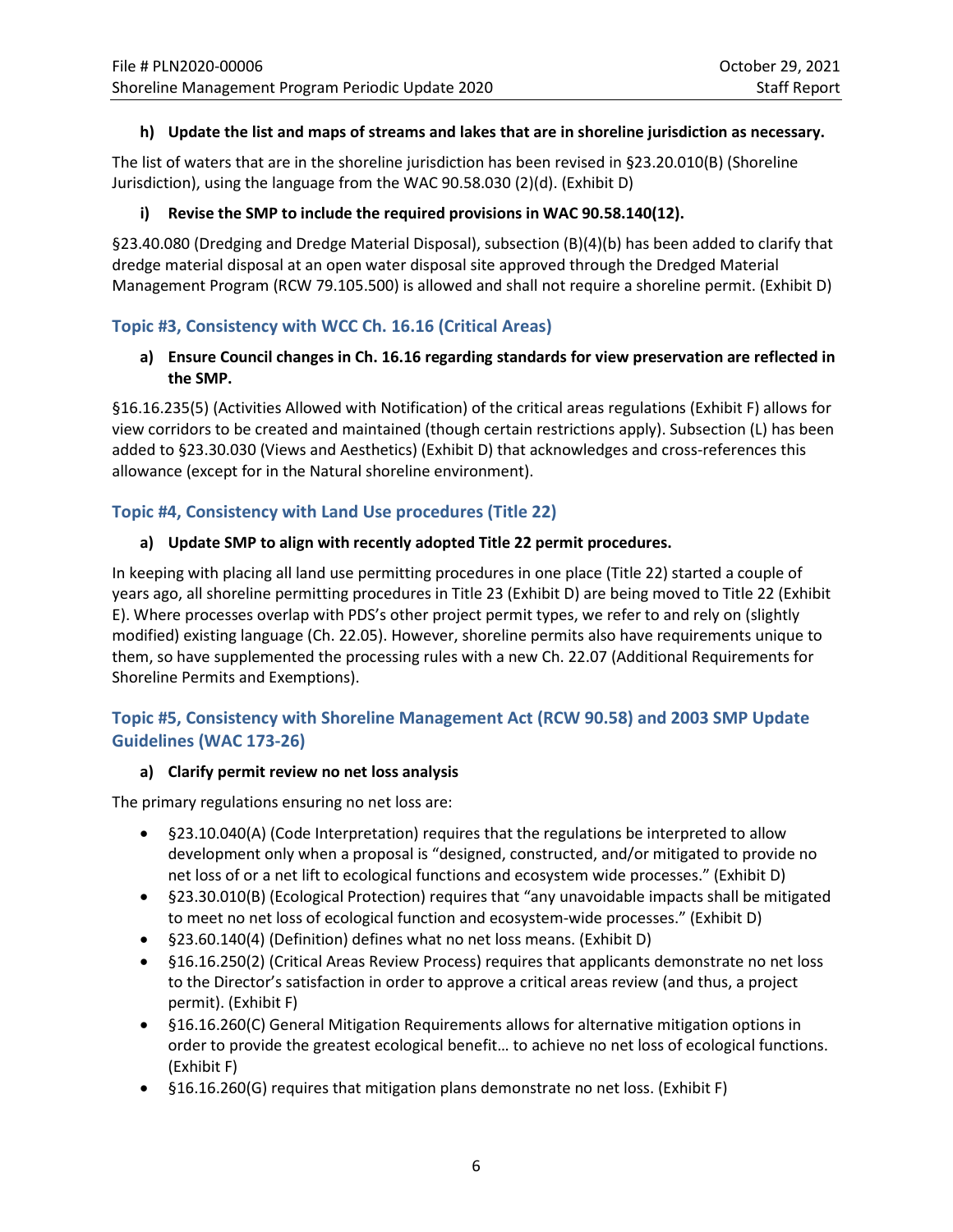However, the term is also used in numerous other sections as a reminder of this requirement.

#### **b) Clarify development mitigation requirements.**

The mitigation standards have been clarified in the following sections as described:

- §16.16.260 (General Mitigation Requirements):
	- $\circ$  Subsection (B) now contains text describing what information the Director may use in determining the extent and type of mitigation required. This text had been found repeated in various Articles of Ch. 16.16, so we've moved it to the overall mitigation section.
	- $\circ$  Subsection (C) is a new policy that will allow for off-site mitigation when it's better for the environment. In the past several years of processing permits, staff has found that the best overall solution is not necessarily "on-site and in-kind" mitigation, since sometimes there's not enough room, or that the mitigation is in a place that can't be guaranteed to remain after the initial 5-year monitoring period. Under this new policy, though the preference is still for "on-site and in-kind" (subsection (1)), off-site and in-kind mitigation may be allowed when the applicant demonstrates that greater biological and/or hydrological functions and values will be achieved (subsection (2), or on-site and out-of-kind mitigation may be allowed when the applicant demonstrates an ecological uplift of biological and/or hydrological functions and values will be achieved (subsection (3). Subsections (4) and (5) also point to our already existing use of Alternative Mitigation Plans and Mitigation Banking.
	- o Like subsection (B), subsections (D) and (E) have been moved from the more specific critical areas rules (habitat conservation areas) to the more general so as to apply more broadly.
	- o Subsection (G)(3) has been moved from §23.30.010 (Ecological Protection). This text puts the burden on the applicant "demonstrate that all reasonable efforts have been taken to provide sufficient mitigation such that the activity does not have significant adverse impacts and results in no net loss of shoreline and critical area ecological functions." Since WCC Ch. 16.16 (Critical Areas) is considered a part of the Shoreline Management Program, staff thought it more fitting that all the rules for mitigation plans be in one place.
- §16.16.680 (Wetlands Mitigation Standards)
	- o Certain sections that we moved to §16.16.260 (General Mitigation Requirements) have been deleted, since the general now covers the specific.
	- $\circ$  To account for temporal loss of functions, in subsection (C) staff is proposing to amend the wetland buffer<sup>[2](#page-6-0)</sup> mitigation ratio from a standard 1:1 (subsection  $(C)(1)$ ) to a range of ratios depending on when the mitigation is implemented (subsection (4)) (including at a double ratio for those who don't initially get permits (subsection (c)) and the mitigation is provided long after the impact. This section now mimics the HCA mitigation standards (§16.16.760(E)(3)).
- §16.16.740 (Habitat Conservation Area Buffers). Apart from the clarifying amendments, staff is proposing to modify:
	- o Subsection (B) (Habitat Conservation Areas Buffer Widths), which includes Table 4. The mitigation schema in Table 4 moves us from an older system of classifying water types and

<span id="page-6-0"></span><sup>2</sup> Note that the ratios for *wetland* mitigation (Table 2, which are from DOE guidance) are not proposed for amendment.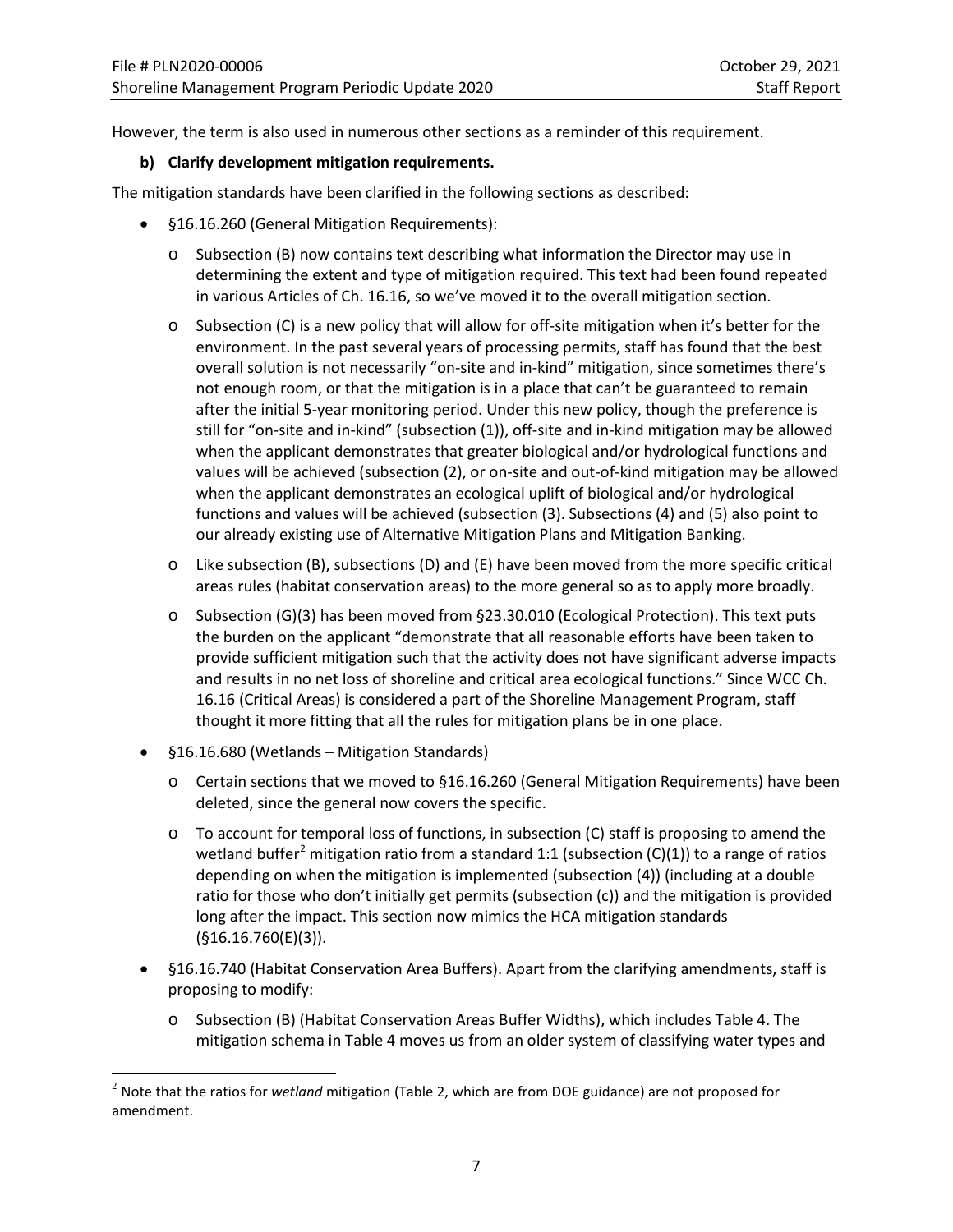buffer widths to the newer WDFW water-typing system. Though we had already adopted this newer system in identifying surface waters of the state  $(16.16.710(C)((1)(a))$ , we had not followed through on using that nomenclature for the various types' buffer widths (the table didn't match the text). Table 4 corrects this. The buffer widths themselves are the same except for Type S – Freshwater. It is currently 150 feet, but staff is proposing to increase it to 200 feet, which is the federal court's recommended width based on National Wildlife Federation v. FEMA (Federal District Court Case No. 2:11cv-02044-rsm; NMFS Doc. #2006- 00472).

- §16.16.760 (Habitat Conservation Areas Mitigation Standards)
	- o Certain sections that we moved to §16.16.260 (General Mitigation Requirements) have been deleted, since the general now covers the specific.
	- o We have added subsection (D) as a reminder to applications that the Army Corps of Engineer Regional General Permit 6 for inland marine waters may apply to their project(s). RGP-6 is a permit issued by the Corps that authorizes the construction of new residential inand overwater structures in inland marine waters of Washington State while meeting the Endangered Species Act, though it has conditions on the construction.
	- $\circ$  Like with wetland buffer mitigation, we have added subsection (E)(3), doubling the mitigation ratio for those who don't initially get permits (subsection (c)) and the mitigation is provided long after the impact.
- §16.16.640 (Wetland Buffer Modification) and §16.16.745 (Habitat Conservation Area Buffer Modification). In Articles 6 (Wetlands) and 7 (Habitat Conservation Areas) staff is proposing to combine their respective buffer modification rules into one section for each Article, each covering the types of buffer modifications allowed (increase, averaging, reduction, and variance). For wetlands, we have also modified some of the text to be consistent with DOE guidance (Wetlands in Washington State, Volume 2, Appendix 8C, updated 2018).

## **c) Align appeal procedures with State statutes.**

Subsection (3) has been added to §22.05.160 (Appeals) to align the County's shoreline permit appeals process with the state statutes. (Exhibit E)

## **d) Shoreline permit review (Exemption, Substantial, Conditional Use, or Variance) should reflect State statutes and level of review required.**

The rules for shoreline permit review have been updated to meet state standards in Ch. 22.07. (Exhibit E)

## **e) Align Use standards with State statutes.**

Staff is proposing numerous amendments throughout Ch. 23.40 (Shoreline Use and Modification Regulations) that we believe better aligns them with State statutes, in most cases using the language from the WAC. Furthermore, in the existing code Table 23.100.010 is fairly meager and many uses allowed or prohibited are included only in the text of the various use and modification categories, making it difficult to find them all. We have updated that table as Table 1 Shoreline Use by Environment Designation and moved all allowances and prohibitions from the text to the table, hopefully making it easier to see what one can or can't do in the various environment designations.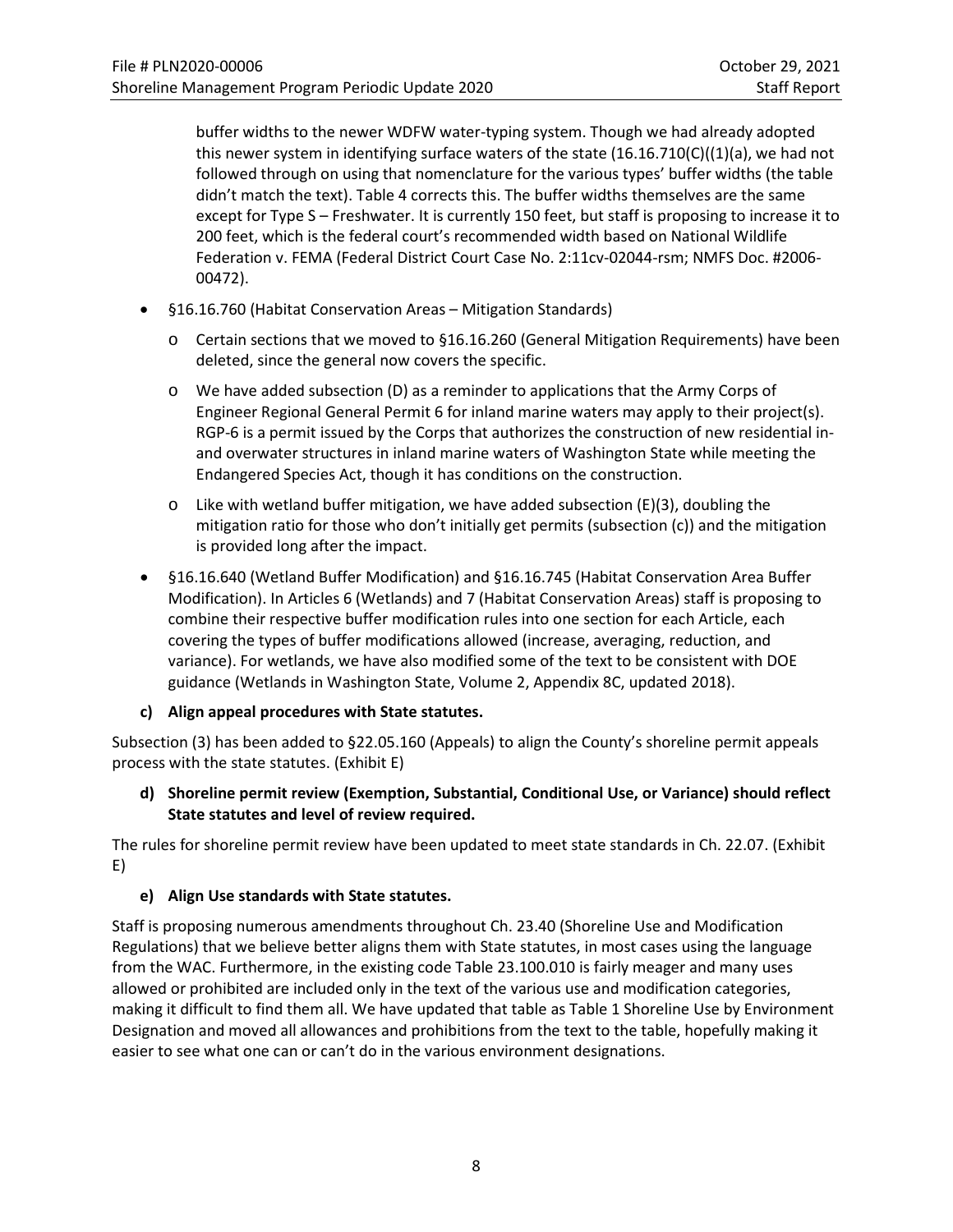#### **f) Incorporate improved permit streamlining for priority salmon recovery projects**

§22.07.020 (Exemptions from Shoreline Substantial Development Permits) subsection (B)(16) already exempts projects whose primary purpose is to improve fish or wildlife habitat or fish passage. (Exhibit E)

## **Topic #6, Climate Change/Sea Level Rise**

## **a) Develop and/or strengthen policies regarding climate change/sea level rise, including the incorporation and use of new data (as it becomes available), to review and revise, if warranted, shoreline use regulations.**

Chapter 10 of the CompPlan (Exhibit A) already contains a section on Climate Change (starting on page 10-8), including Goal 10D and Policies 10D-1 through 10D-10. However, these are aimed at how the County should respond overall and are not specific to the shoreline itself.

There is no requirement to address climate change or sea level rise in the state statutes, including the Shoreline Management Act (SMA). Nonetheless, Council's direction through the Scoping Document was to:

"Develop and/or strengthen policies regarding climate change/sea level rise (CC/SLR), including the incorporation and use of new data (as it becomes available), to review and revise, if warranted, shoreline use regulations."

The direction did not address regulations. But based on Council's direction staff has developed seven new policies specific to our management of the shoreline in light of anticipated impacts due to climate change (Exhibit B, C/P Ch. 11, Policies 11AA-1 – 11AA-7), including proposed Policy 11AA-5, which reads:

"Whatcom County should periodically assess the best available sea level rise projections and incorporate them into future program updates, as relevant"

This policy specifically addresses "*the incorporation and use of new data (as it becomes available), to review and revise, if warranted, shoreline use regulations*."

We understand that some folks would like to see more directive policies<sup>[3](#page-8-0),</sup> as well as actual regulations<sup>[4](#page-8-1)</sup>; however, before adopting (and then implementing) something along those lines, we'd need to know the details of likely sea level rise (location, elevation, magnitude, etc.). As we mentioned when the Commission and Council were scoping this project, staff anticipates this year the completion of the CoSMoS model, on which the City of Bellingham and Whatcom County Public Works are working, which should provide the Best Available Science to Whatcom County. The Department of Ecology has also advised us that any such regulations should be built on data, which is what PS-CoSMoS will be providing. Furthermore, once the data is available, we should perform vulnerability and risk assessments to see what kind and where the problems might be, and update our shoreline inventory and characterizations. Without such science, we would be open to challenges. The policies being introduced would set us up for developing regulations once this model is completed.

It should also be noted that in reviewing development proposals, Planning and Development Services already requires structures to be built above the anticipated flood/sea level rise stage through the County's critical area (i.e., geohazard/tsunami) and flood regulations.

<span id="page-8-0"></span> $\overline{a}$ 3 See Exhibit H, Public Comments FW/WEC01, FW/WEC02, WCPW07, WCPW08, RES03, RFW02, RFW03, RFW04, RFW11, RFW17, P6605, DK01, AC01, & PR03.

<span id="page-8-1"></span><sup>4</sup> See Exhibit H, Public Comments FW/WEC12, FW/WEC21, WCPW08, WCPW09, WCPW10, & RES03.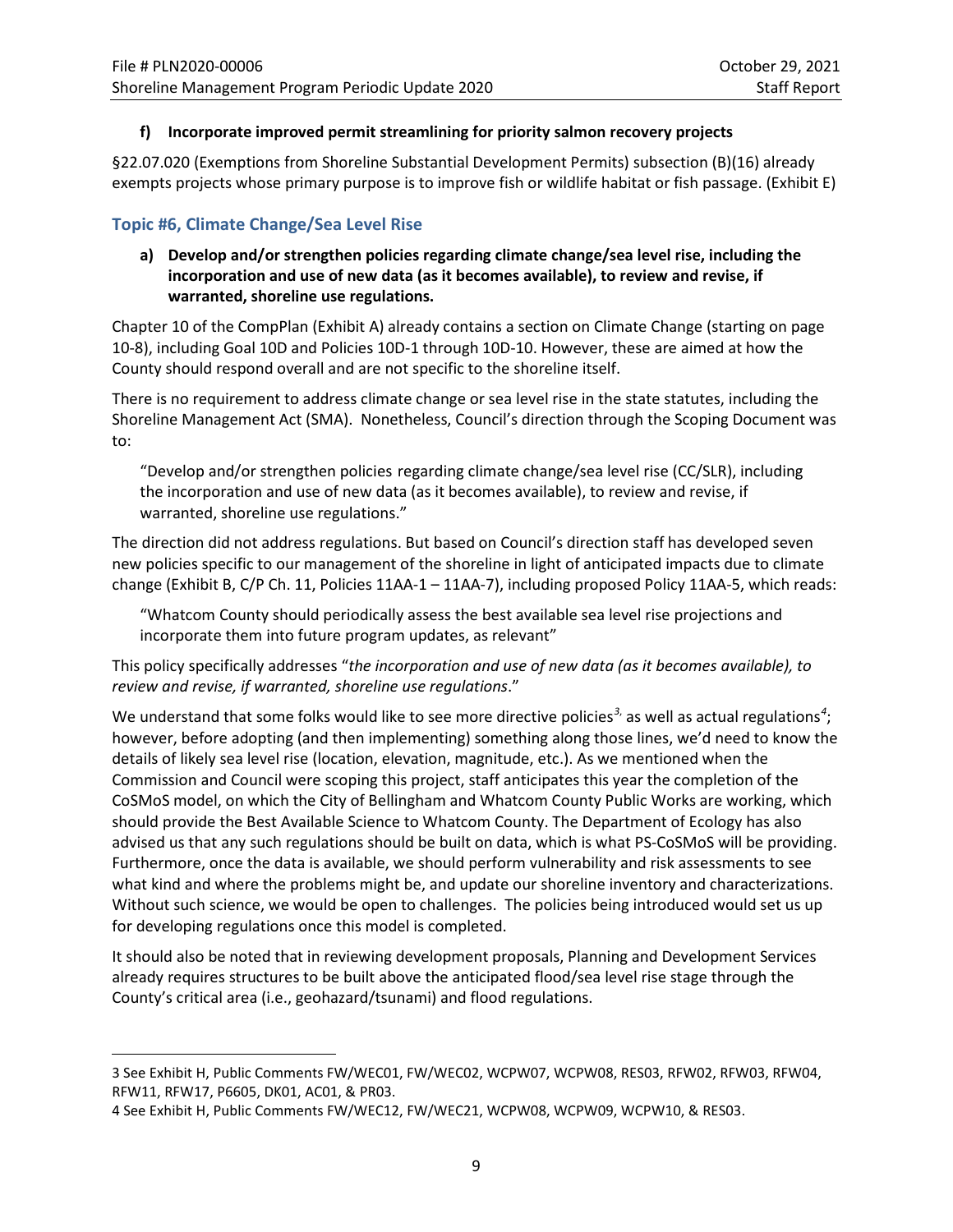## **Topic #7, Definitions**

## **a) Add definitions for common words with a specific meaning in the SMP.**

In Ch. 23.600 (Exhibit D) we added many definitions of words that were undefined, amended others to meet current standards and/or to be consistent amongst Titles, and deleted those words already defined elsewhere but added the sentence to §23.60.005, "Any words not defined herein shall be defined pursuant to WWC Chapter 16.16 (Critical Areas) or Titles 20 (Zoning) or 22 (Land Use and Development), or their common meanings when not defined in code."

## **b) Add definitions for regional, local, and accessory utilities. Ensure consistency with Zoning.**

Said definitions have been added to §23.60.210(6). (Exhibit D)

## **c) Define a single use dock and joint use dock.**

"Shared moorage" was already defined in §23.60.190. Additionally, definitions of all moorage types have been added to §23.60.130(17) "Moorage Structure." (Exhibit D)

## **Topic #8, Habitat**

## **a) Reference WDFW and DNR's Shore Friendly Program**

Staff has amended C/P Policy 11I-2 (Exhibit B) to reference this program as an example of "voluntary and incentive-based public and private programs."

## **b) Consider strengthening ecological connectivity and wildlife corridor requirements.**

§23.40.030 (General Shoreline Use and Modification Regulations), subsection J (which is existing language moved from elsewhere), already requires that buildings, fencing, walls, hedges, and similar features shall be designed, located, and constructed in a manner that does not preclude or significantly interfere with wildlife movement to or from important habitat areas.

Apart from all the existing rules about maintaining connectivity in WCC Ch. 16.16 (Critical Areas) (Exhibit F), new rules to strengthen ecological connectivity and wildlife corridor requirements in that document include:

- In §16.16.225 (General Regulations), new subsection (C) has been added, requiring development proposals to maintain ecological connectivity and habitat corridors;
- In §16.16.255 (Critical Areas Assessment Reports) new subsection( C)(3) has been added, strengthening the requirement that connectivity be addressed in assessment reports;
- In §16.16.640 (Wetland Buffer Modification), subsection (A) allows the Director to increase wetland buffers to protect wetland functions and provide connectivity to other wetland and habitat areas;
- In §16.16.745 (Habitat Conservation Area Buffer Modification) subsection (A)(2) allows the Director to increase wetland buffers to protect wetland functions and provide connectivity when a Type S or F waterbody is (among other things) located within 300 feet of another Type S or F water body, a fish and wildlife HCA, or A Category I, II or III wetland;

## **c) Consider ways to improve protections for salmon and forage fish habitat.**

Policy 11LL-4 in C/P Ch. 11 (Exhibit B) is proposed to be amended in support of this task by adding additional critical saltwater habitats to the list of where moorage structures ought to be avoided.

And while the protection of fish and wildlife habitat is already required throughout various sections of Title 23 (Exhibit D), additional language has been added in: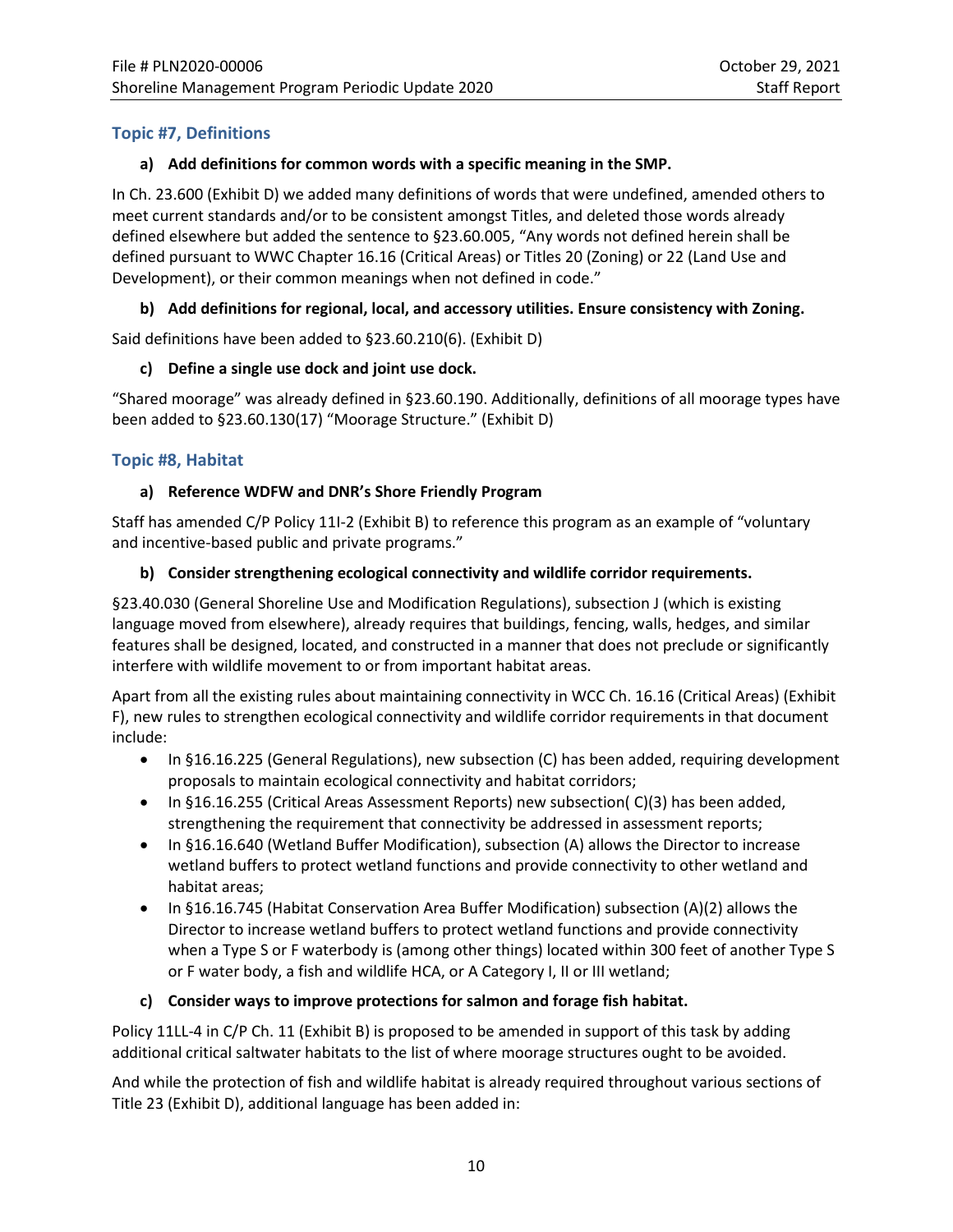- §23.30.040 (Vegetation Management) has been amended to strengthen and better tie the protection and/or revegetation of native shoreline vegetation to the protection of salmon and forage fish habitat.
- In §23.40.060 (Marinas and Launch Ramps) (Exhibit D), subsection (E)(8) has been added to the standards requiring that boat launches be designed to minimize impacts to critical saltwater habitats.
- In §23.40.140 (Mining):
	- o Subsection (A)(3) now states that "Preference shall be given to mining proposals that result in the creation, restoration, or enhancement of habitat for priority species."
	- $\circ$  Subsection (A)(6) has been added to prohibit "motorized or gravity siphon aquatic mining or discharge of effluent from such activity to any waters of the state that has been designated under the endangered species act as critical habitat, or would impact critical habitat for salmon, steelhead, or bull trout" pursuant to RCW 90.48.615.
	- $\circ$  Subsection (B)(1) has been added for consistency with WAC 173-26-241(3)(h), prohibiting mining waterward of the ordinary high-water mark of a river if it would cause a net loss of ecological functions of the shoreline.
- In §23.40.150 (Moorage Structures):
	- $\circ$  Subsections (A)(6) and (7) (moved from the existing Boating Facilities section) prohibits moorage structures in certain shoreline habitats.
	- o Subsections (B) & (C), having to do with construction and locational standards for moorage structures have been amended and augmented to meet current state and federal habitat protection requirements and guidance.
- In §23.40.190 (Shoreline Stabilization), subsection (A)(10) has been amended to prohibit hard shoreline stabilization in jurisdictional shoreline streams on estuarine shores, in wetlands, and in salmon spawning areas, except for the purpose of fish or wildlife habitat enhancement or restoration.
- In §23.40.220 (Utilities), subsection (B)(5)(a) has been added, require that hydropower facilities shall be located, designed, and operated to minimize impacts to fish and wildlife resources.

Similarly, while the protection of fish and wildlife habitat is already required throughout various sections of WCC 16.16 (Critical Areas) (Exhibit F), in §16.16.255 (Critical Areas Assessment Reports) new subsection (C)(3) has been added, strengthening the requirement that impacts to salmon and forage fish habitat be address in assessment reports to improve protections for salmon and forage fish.

## **d) Clarify functional disconnect standards for protection of Fish & Wildlife Habitat Conservation Areas**

The term "functional disconnect," which many people have interpreted differently and is not widely used anymore, has been eliminated in §16.16.630(B) (Wetland Buffers) and §16.16.740 (Habitat Conservation Area Buffers), which now say, "Buffers shall not include areas of an existing, legally established substantially developed surface."

## **Topic #9, Layout and Structure of the SMP**

## **a) Reorganize the SMP, putting the background information, discussions, and goals and policies into the Comprehensive Plan as a chapter**

One of the biggest changes was to reorganize the SMP to shorten it and make it easier to use. One of the ways we're doing this is to move the SMP policies into the Comprehensive Plan. The SMP was already adopted by reference as part of the CompPlan; it just wasn't contained in it. However, in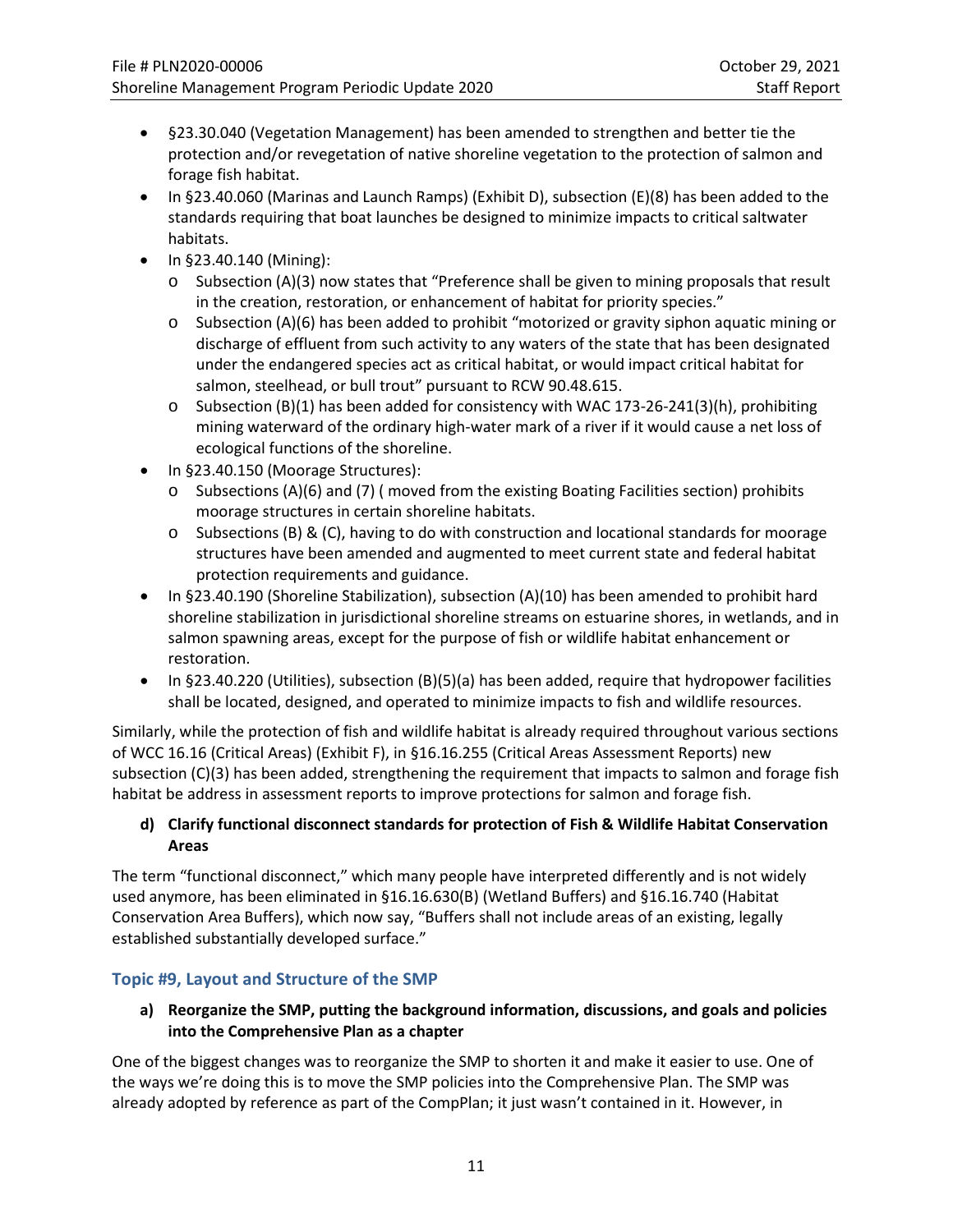modern code construction, code normally doesn't contain policies (or appendices) as our current Title 23 does. Staff is proposing to create a new Chapter 11 of the CompPlan entitled "Shorelines" (Exhibit B). We have moved all the SMP policies from Title 23 (Exhibit D) as well as related policies from Chapter 10, Environment (Exhibit A), to this chapter, putting all the shoreline policies into one place. Thus, the amendments to Chapter 10 are mostly showing the deletion of policies that are moving to Chapter 11.

Most of the changes shown in C/P Ch. 11 (Exhibit B) are also in support of this effort. We have moved everything from Title 23 that appeared to be policy (rather than regulation) into this chapter. We've also put it in the same format as other chapters of the CompPlan, struck redundancies, and corrected grammar and tenses. There are, however a few proposed new policies and/or amendments that we discuss below.

Another major organizational change is to move all permitting regulations to WCC Title 22 (Exhibit E). Title 22 was created a few years ago to eventually contain all of the County's procedures for land use permitting and code administration. However, moving sections to this Title is continuing to occur as we progress through various code amendments (e.g., the annual code scrub, upcoming code enforcement amendments, this SMP update, etc.).

Similarly, since WCC Chapter 16.16 (Exhibit F, Critical Areas) is adopted as part of the SMP, they are to be read together, and where there are redundancies between Ch. 16.16 and Title 23, we are proposing to delete those redundancies in Title 23 (Exhibit D).

## **b) Simplify the language as much as possible and remove redundancies**

See response to 18.a.

## **Topic #10, Nonconforming**

## **a) Ensure consistency with Zoning, CAO, and SMP regarding nonconforming uses and structures.**

Staff has rewritten Chapter 23.50 (Nonconforming Uses, Structures, and Lots) to conform to the latest DOE guidance addressing nonconforming uses, development, and lots as separate issues. Additionally, definitions for each term have been added to §23.60.140. (Exhibit D)

In §16.16.275 (Nonconforming Uses, Structures, and Lots) (Exhibit F) two amendments are proposed to align this chapter with Title 20 (Zoning) and Title 23 (SMP):

- In subsection (B), the time within which an intentionally abandoned *nonagricultural* nonconforming use or structure may maintain its nonconforming status is changed from 5 years to 12 months, the same timeframe in Title 20 (Zoning).
- In subsection (E), a new (1) is being added, stating that "intentional demolition or removal is not a casualty," as in Title 23 (SMP).

#### **b) Add standards for nonconforming structures to meet current construction standards.**

In §23.50.020 (Nonconforming Structures) (Exhibit D):

- (A)(4) now allows legal nonconforming non-overwater structures to be maintained, repaired, renovated, or remodeled to the extent that nonconformance with the standards and regulations of this program is not increased, *provided that a nonconforming structure that is moved any distance must be brought into conformance with this program and the Act*.
- (A)(5) allows overwater nonconforming structures to be maintained or repaired to the extent that nonconformance with the standards and regulations of this program is not increased; *provided that when replacement is the common method of repair, the replaced components shall meet the construction and materials standards* of §23.40.150 (Moorage Structures).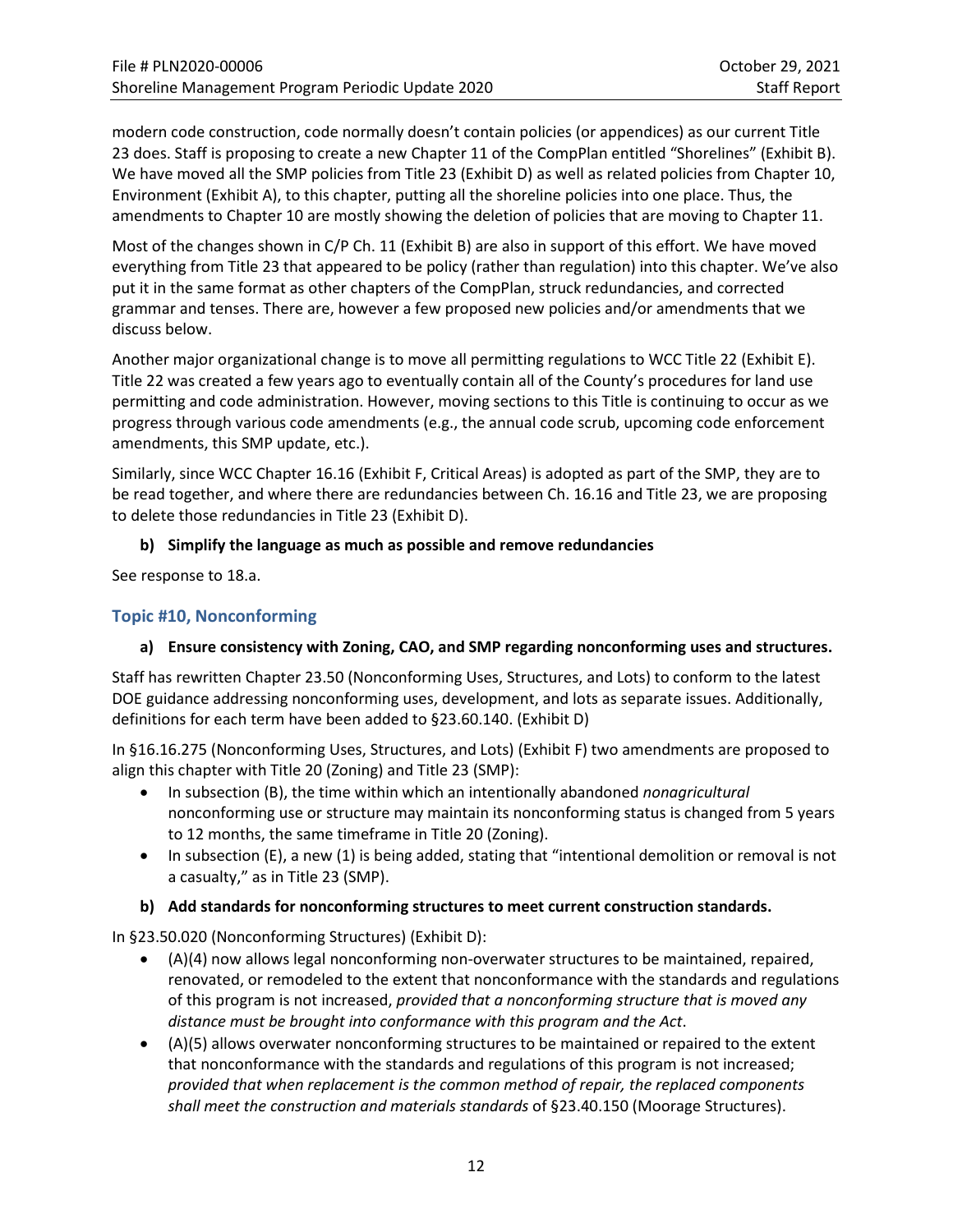## **c) Address nonconforming expansion dimensional standards.**

§23.50.010 (Nonconforming Uses), subsection (B) now clearly states that the expansion, alteration, and/or intensification of a nonconforming use is prohibited, and §23.50.020 (Nonconforming Structures), subsections (E) & (F) clearly address when and how expansion of nonconforming structures are handled. (Exhibit D)

## **d) Clarify administratively approved single-family dimensional standards.**

To §23.50.020 (Nonconforming Structures), subsection (F), we have added clear standards as to how to address the enlargement or expansion of nonconforming single-family structures. (Exhibit D)

## **Topic #11, Overwater Structures**

#### **a) Add dimensional standards for overall square footage.**

§23.40.150 (Moorage Structures) has been completely revamped to meet current state and federal standards. To meet this scoped recommendation, thorough design and dimensional standards, including for overall square footage, have been added to subsection (B) (Exhibit D).

#### **b) Add shared moorage standards.**

Dimensional standards for shared moorage have been added to §23.40.150 (Moorage Structures), subsection (B). Subsection (D) prioritizes shared moorage over individual use structures. And subsection (F) provides additional standards for shared moorage. (Exhibit D)

## **Topic #12, Permitting**

#### **a) Consider simplifying utility repair and maintenance permitting.**

In §16.16.235 (Activities Allowed with Notification), though subsection (B)(2) already allows maintenance and repair of infrastructure (including utilities), it has been amended to be clearer by adding the term "utility corridors." Additionally, a new subsection (B)(3) has been added regarding utility installation.

#### **b) Add a reference to the Swift Creek Sediment Management Action Plan so as to clarify permitting procedures for actions necessitated by this plan.**

To §23.10.020 (Applicability) we have added subsection (H), which lists what activities the SMP does not apply to. Subsection (H)(1) applies to "Activities undertaken to comply with a United States Environmental Protection Agency Superfund-related order, or a Washington Department of Ecology order pursuant to the Model Toxics Control Act (such as the Swift Creek Sediment Management Action Plan), or a Department of Homeland Security order that specifically preempts local regulations in the findings of the order."

#### **c) Single-Family Residential Development on Constrained Lots**

Staff is proposing to redefine what and how **reasonable use exceptions and variances** are used and who decides them. Our Hearing Examiner has questioned our current schema, in particular why he isn't the final decision maker, as the current code allows an administrative determination to be made *after* a quasi-judicial decision, and in the hierarchy of permitting, applicants should have to exhaust any administrative remedies before seeking a quasi-judicial decision. Staff is proposing that reasonable use exceptions be the last method of altering standards to allow reasonable economic use of constrained property, and that they be decided upon by the Hearing Examiner (see 16.16.270 Reasonable Use Exceptions). Under the proposed schema we would use (in hierarchical order):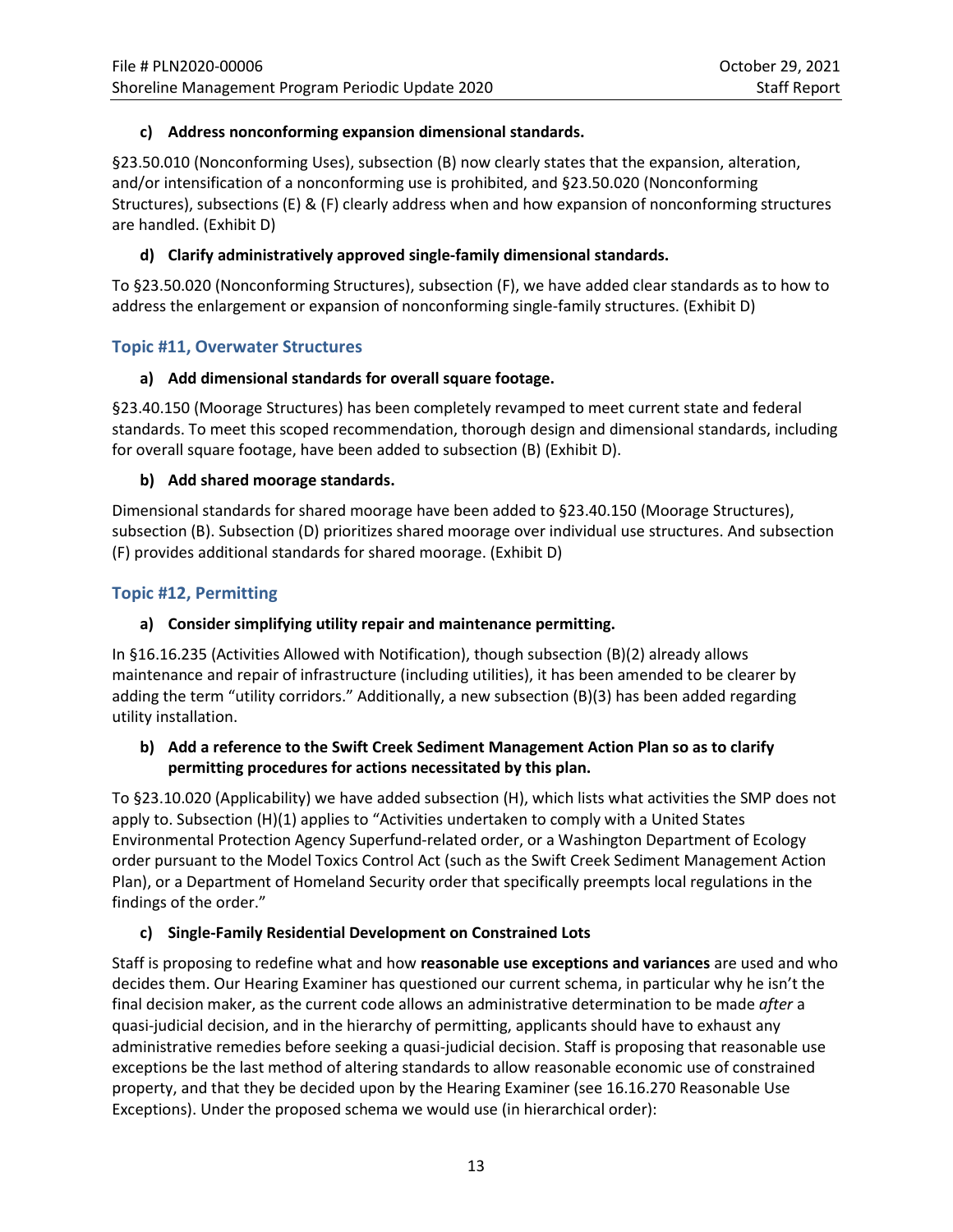- **Administrative Reduction/Average –** Staff would have the ability to administratively reduce or average a buffer by 25% if the impacts can be fully mitigated, though avoidance and minimization criteria are applied. This allows for flexibility in project design and road alignments. If this doesn't work, then…
- **Administrative Variance** Staff would have the ability to administratively grant an administrative variance<sup>[5](#page-13-0)</sup> to reduce a buffer by 25-50% if the impacts can be fully mitigated and the variance criteria are met. If this doesn't work, then…
- **Hearing Examiner Variance** The Hearing Examiner would have the ability to grant a variance from *any* dimensional standard by any degree if the impacts can be fully mitigated and the variance criteria are met. If this doesn't work, then…
- **Hearing Examiner Reasonable Use Exception** The Hearing Examiner would have the ability to grant a Reasonable Use Exception to allow up to 2,500 square feet of impacts, and the homeowner would only have to mitigate what can actually fit on the property (which conceivably could be none).

In this schema, the degree to which one can vary standards while providing the least amount of mitigation moves up a level at each step, with the Hearing Examiner making the tougher decisions through a quasi-judicial process. This would return the reasonable use exception to truly the last effort of avoiding a taking.

However, to counter the additional time and cost of this process, staff is also proposing to create a new category of variances, called minor variances (16.16.273 Variances). They would be limited to variances for a 25% to 50% reduction of critical area buffers (when mitigated and they meet certain criteria) but would address most of the instances that reasonable use exceptions are currently applied for. We believe that overall, these changes would significantly reduce the number of cases having to go to the Hearing Examiner and cost less to the citizens of Whatcom County overall.

Note, too, that under the reasonable use rules, the Planning Commission is proposing to amend the maximum impact area to a range of "10% of the lot area or 2,500 square feet[6,](#page-13-1) whichever is greater; provided that in no instance shall it exceed 4,000 square feet." Since the property would not need to fully mitigate, a smaller footprint is warranted. This returns the reasonable use exception to truly the last effort of avoiding a taking.

## **Topic #13, Public Access**

#### **a) Clarify standards for construction in the aquatic designation (work occurring in the water).**

This issue had to do with what materials are allowed for structures built in contact with water (e.g., moorage structures). The list of such materials (untreated wood, concrete, approved plastic composites, or steel) are already found in §23.30.020(D) (Water Quality and Quantity), §23.40.125(E)(1)(e) (Cherry Point Management Area), §23.40.150(C)(2) (Moorage Structures), §23.40.210(B)(8) (Transportation), & §23.50.020(D) (Nonconforming Structures), with no distinction between galvanized or non-galvanized steel, as had been scoped. However, state law and guidance makes no such distinction, so the list has been unaltered. (Exhibit D)

<span id="page-13-1"></span><span id="page-13-0"></span><sup>&</sup>lt;sup>5</sup> This mechanism was created by Council in 2020 and is found in WCC 22.05.024 (Variances). 6 What it was prior to the 2017 Critical Areas update.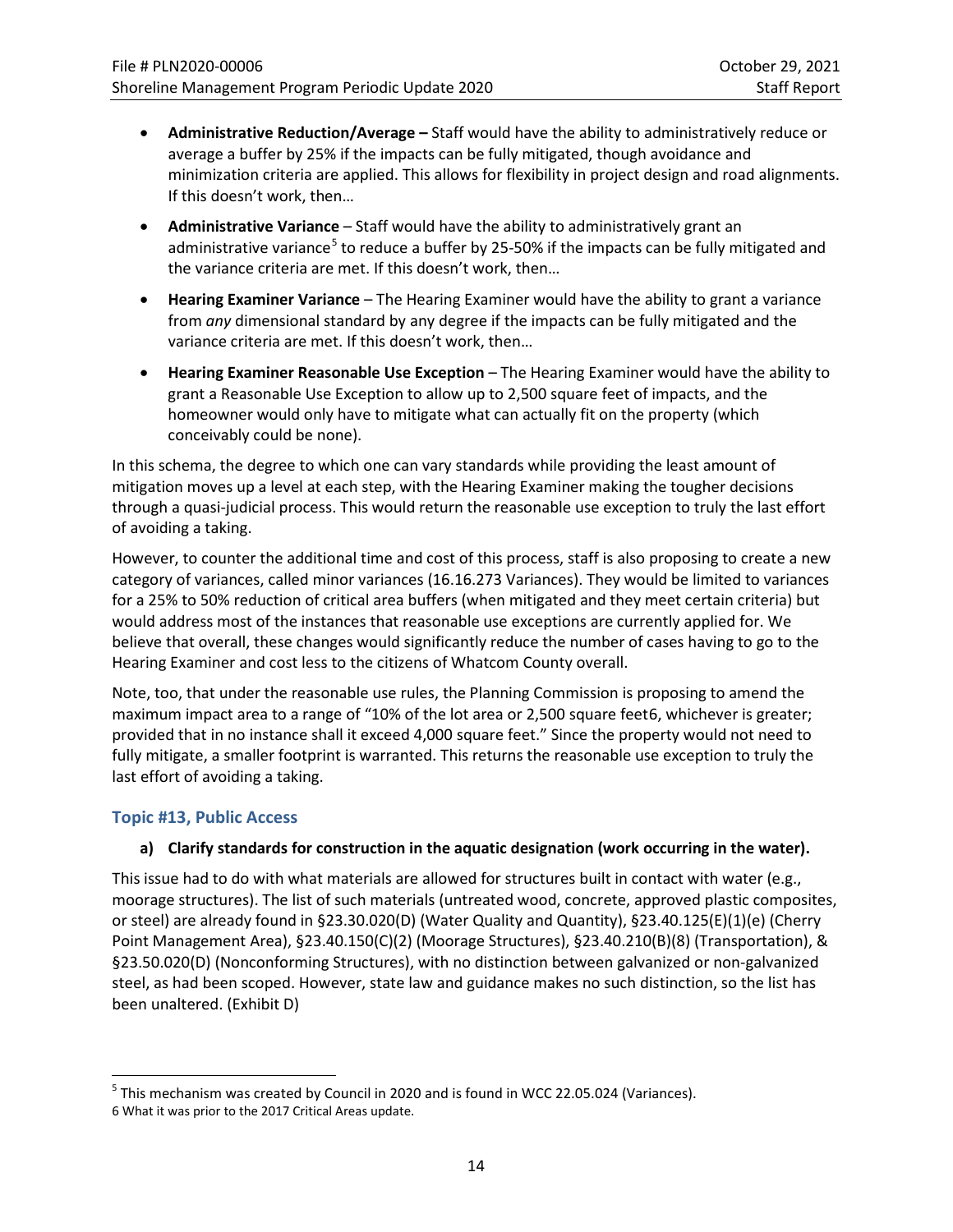## **b) Add ADA standards consistent with federal statutes.**

In §23.40.020 (Shoreline Bulk Provisions), subsection (G) (Uses Allowed in Buffers and Setbacks) (6), we have added language that allows stairs and walkways to exceed standard width requirements to meet ADA requirements. (Exhibit D)

In both §16.16.620 (Wetlands – Use and Modification) subsection (H) and §16.16.720 (Habitat Conservation Areas – Use and Modification) subsection (G)(1), text has been added to allow trails to exceed standard width requirements to meet ADA requirements. (Exhibit F)

### **c) Consider revising dimensions for stairs and walkways located within the shoreline or critical area buffers to accommodate public trails.**

In §23.40.160 (Recreation), subsection (A)(6) has been added, directing applicants to WCC Chapter 16.16 (Critical Areas), which contains the standards for trails in critical areas (including the shoreline setback (i.e., HCA buffer). (Exhibit D)

In §16.16.325 (Landslide Hazard Areas – Use and Modification), a new subsection (A)(3) has been added to allow trails (meeting certain conditions) in landslide hazard areas. (Exhibit F)

In §16.16.620 (Wetlands – Use and Modification), subsection (H) (Recreation) has been amended to allow public trails to include viewing platforms, and to be closer than the outer 25 percent of the buffer "when necessary to provide wetland educational opportunities or for public health and safety," and to be wider than the standard widths when necessary to meet ADA requirements. Corresponding amendments have also been made to 16.16.720(G)(1) (Habitat Conservation Areas – Use and Modification) (Exhibit F).

## **d) Consider amending trail location standards to allow trails to be located closer than in the outer 50% of a critical area buffer.**

In §23.40.020 (Shoreline Bulk Provisions), subsection (G) (Uses Allowed in Buffers and Setbacks), we have added subsection (11) that allows passive recreation facilities that are part of a non-motorized trail system or environmental education program, including walkways, wildlife viewing structures, or public education trails in the shoreline buffer. (Exhibit D)

In §16.16.620 (Wetlands – Use and Modification), subsection (H) (Recreation) has been amended to allow public trails to include viewing platforms, and to be closer than the outer 25% of the buffer "when necessary to provide wetland educational opportunities or for public health and safety," and to be wider than the standard widths when necessary to meet ADA requirements. Corresponding amendments have also been made to 16.16.720(G)(1) (Habitat Conservation Areas – Use and Modification) (Exhibit F).

## **Topic #14, Shoreline Designations**

## **a) Consider changing the shoreline designation for certain, more urban parks to an urban designation.**

It turned out that changing shoreline (environment) designations on certain properties would have entailed updating the 2007 shoreline inventory and characterization reports, which was beyond the scope of this periodic update.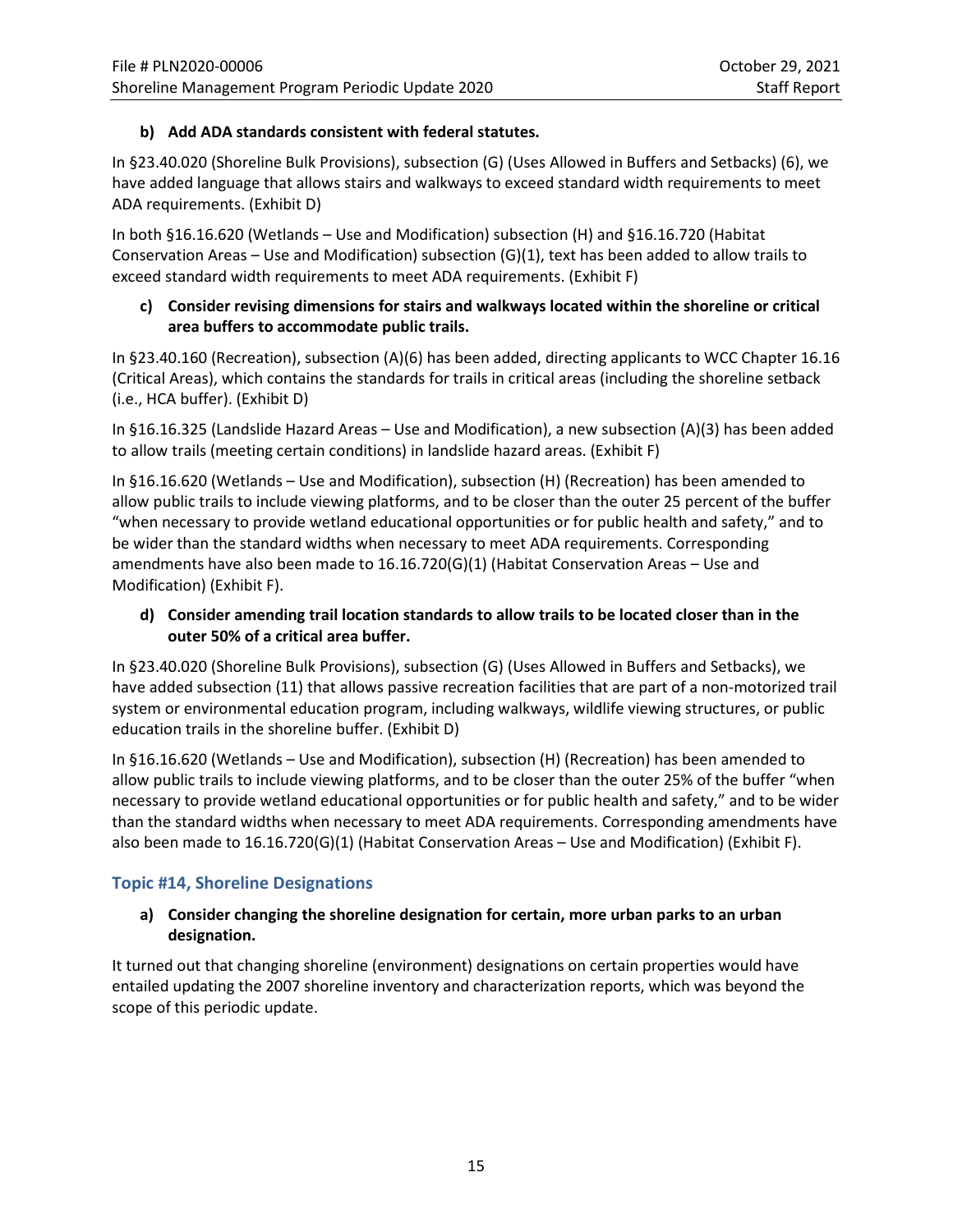## **Topic #15, Shoreline Jurisdiction and Environment Designation Map**

## **a) Revise the Shoreline Jurisdiction and Environment Designation map to conform to the latest FEMA FIRM maps**

The Shoreline map has been updated to include all areas of the FEMA floodway and floodplain. This primarily widened the Resource designation on the Nooksack from Ferndale to Lynden and portions of the South Fork of the Nooksack though narrowed it in some areas. Floodway and Floodplain are differentiated in the database. It should be noted that the actual shoreline jurisdiction has not changed, as that is set by state law and our code (§23.20.010), but the map now more accurately displays the jurisdiction.

A few other changes have been made as well. These include:

- UGA and City boundaries have been updated.
- On the Lummi Nation, parcels that have been put under Tribal jurisdiction since the last update were updated with the "Tribal" shoreline designation.
- Designations were adjusted, where necessary, to match the updated and spatially corrected parcel boundaries. This was just a housekeeping task and no designations were changed.
- Shoreline designation breaks (thick black bars) have been removed from the map as they made it difficult to read.
- The complex of beaver ponds north and south of H Street Road between Sunrise and Markwork Roads (NE of Lynden) were added to the Conservancy designation. These ponds have grown in size and now surpass the 20-acre threshold for being a Water of the State. Since these ponds were identified and characterized in the 2007 Characterization report, we did not need to update that report; the data is still valid.
- At the request of the owners of APN 390302-428076-0000, 390302-485039-0000, and 390302- 440200-0000 we have removed the Resource environment designation from a mining pond located to the NW of the intersection of E. Pole X Everson-Goshen Roads, just southeast of Everson. This designation was applied during the last SMP update, but has been determined to have been an error. Though it is a waterbody greater than 20 acres, it is a mineral extraction pond and DOE guidance is that such ponds do not qualify as a Water of the State until mineral extraction is complete and the restoration plan is realized. Once that happens, it automatically is designated as Conservancy under state law and our SMP. The County would then have 3 years to amend the map and finalize its designation.

## **Topic #16, Shoreline Modifications**

#### **a) Review for consistency with the 2SHB 1579 regarding HPAs, and with State guidelines regarding prioritizing living shorelines over hardscape solutions.**

In §23.40.010 (Shoreline Use and Modification), Table 1 (Shoreline Use by Environment Designation), the various types of stabilization have been broken out into their respective types. Bioengineering Approaches & other Soft-Shore Measures are shown as permissible, while hardscape solutions are either prohibited or require a Conditional Use Permit, and then allowed only when necessary for shoreline restoration or to support a water-dependent use that cannot be located elsewhere. Then throughout §23.40.190 (Shoreline Stabilization) language has been added to prioritize soft- over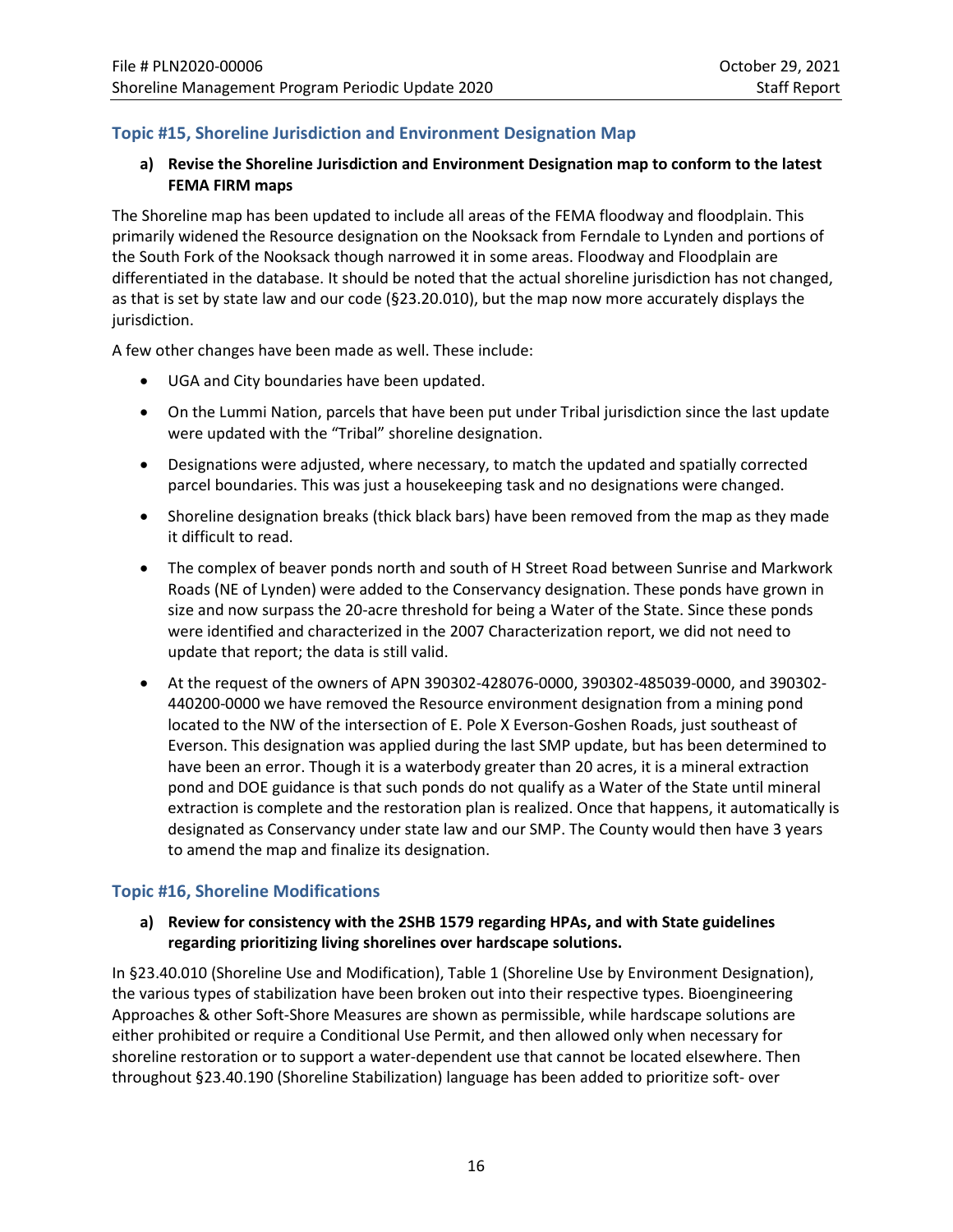hardscape stabilization measures, in particular in subsection (A)(5), where an order of preference has been established. (Exhibit D)

**b) Consider allowing interpretive, wayfinding, safety, and park identification signs, based on park standards.**

In §23.40.020 (Shoreline Bulk Provisions), subsection (G) (Uses Allowed in Buffers and Setbacks) (10) (Signs) we have added language that allows interpretive, wayfinding, and park identification signs on publicly owned park properties. (Exhibit D)

## **Topic #17, Shoreline Uses**

**a) Revise as necessary any SMP policies or regulations pertaining to the Cherry Point area as directed by Council.**

In 2018 the Council started a process of amending the policies and regulations related to fossil fuel facilities in the Cherry Point Management Area. The Council hired consultants specifically for this task and it is principally being administered under a separate process. Their amendments affecting C/P Ch. 2 (Land Use), WCC Ch. 16.08 (SEPA), WCC Title 20 (Zoning), and WCC Title 22 (Land Use & Development) have already been reviewed by the Commission. None of the Council's amendments to C/P Ch. 2, WCC Ch. 16.08, or WCC Title 20 affects the documents the Planning Commission reviewed as part of this SMP Update.

Their amendments to Title 22, however, have been incorporated into Exhibit E, and are being show as new as they are not yet adopted. We have also incorporated the Commission's recommended changes to this specific language, also flagged by comments in the document.

Their amendments also affect WCC Title 23 (Exhibit D) and (by way of this update) C/P Ch. 11 (Exhibit B). As we are proposing to do with the rest of the SMP policies, we're moving the Cherry Point Management Area policies from Title 23 to C/P Ch. 11 (Exhibit B). As such, they're not shown as new policies (i.e., no underline) in Exhibit B, but Council's proposed amendments to them are being show in strikeout/ underline. Other changes to Title 23 regarding this topic are flagged as Council-proposed language in §23.40.125 (Cherry Point Management Area). (Exhibit D)

## **b) Revise as necessary any SMP policies or regulations pertaining to sand and gravel extraction as directed by Council.**

In 2019 the County Council placed the following proposal (PLN2019-00011) on the docket:

Amend the Whatcom County Comprehensive Plan and Whatcom County Code to allow the seasonal extraction of sand and gravel from dry upland areas located within the 1,000 year meander zone of the Nooksack River, provided that such extraction has no negative impact on salmon spawning habitat. The intent is to (a) reduce the conversion of land currently used for farming, forestry and wildlife habitat into gravel pits, and (b) safely remove some of the significant sediment load that enters the Nooksack River every year in an effort to reduce flooding and the need to build higher flood prevention berms along the river as the climate continues to change.

To carry out this directive we have tried to mimic the language of the WAC, eliminating language that is not required but adding (or retaining) required language. (§23.40.140 (Mining), Exhibit D)

This matter was forwarded to the Surface Mining Advisory Committee (SMAC) for their advice. At their June 26, 2019, meeting the SMAC reviewed this matter and found that no changes were necessary to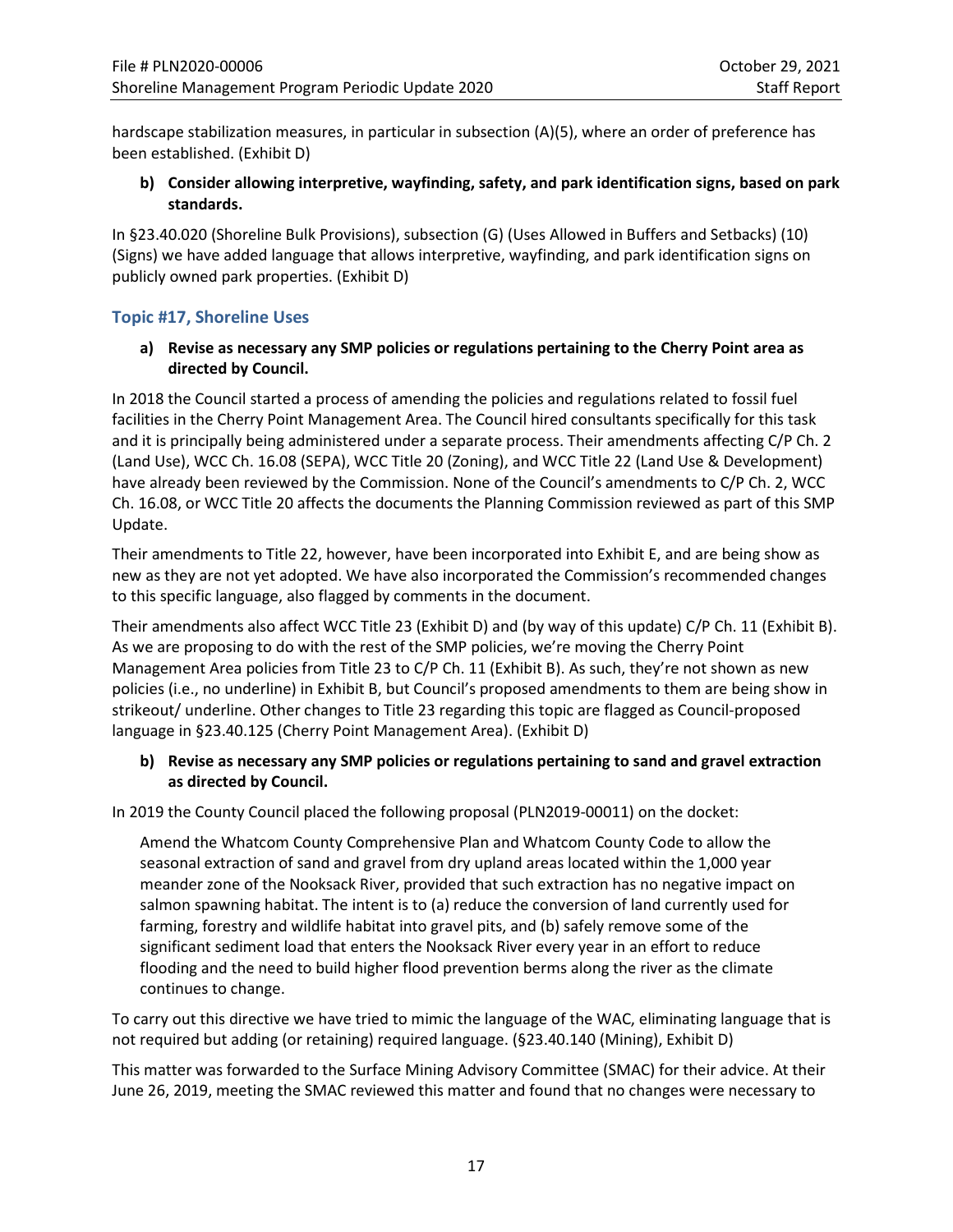the SMP code in order to allow for extraction of sand and gravel from dry upland areas located within shoreline jurisdiction and/or the FEMA 100-year floodplain. Furthermore, it was confirmed that the lack of recent sand and gravel extraction within the Nooksack River shoreline jurisdiction/FEMA floodplain/ floodway is primarily a function of the time and costs for studies associated with permitting and review at the state and federal level, compared to the economic return on investment.

At the federal level, the Endangered Species Act (ESA) is the primary law affecting this activity. It requires that any activities be done in such a manner as to not cause a "take" of any listed species, which also means protecting their habitat from impacts. At the state level, the Shoreline Management Act requires that there be no net loss of shoreline ecological functions and processes. As one can imagine, either of these requirements would make it difficult to make it easier to extract sand and gravel.

## **c) Ensure internal consistency with allowed uses in the code and the Use Table.**

In the existing code, the allowances/permit type required for some uses are specified in Table 1 and others are sprinkled about the text, making it difficult to find whether something is allowed or not. So throughout Ch. 23.40 (Shoreline Use and Modification Regulations) we have removed any use allowances found in the text and expanded the table to include these (as well as other uses that hadn't been specified). Thus, almost all rules about whether something's allowed or not, and with what type of permit, are found in Table 1. There were also several footnotes that modified the table. We have replaced these footnotes with just one, telling the reader to look to the text for certain uses in certain environment designations, as there remain a few specific provisions in the text, typically stating that certain uses have caveats in certain environment designations. In short, we believe we have made things easier to find, and the text and the table should be internally consistent now.

## **d) Modify the accessory structure height standards.**

In §23.40.020 Shoreline Bulk Provisions, subsection (E) (Height), two new subsections have been added. Subsection (4) would allow equipment necessary for the functions of water-dependent uses or the servicing of vessels to extend above the applicable maximum height limit provided in Table 1, provided that such structures shall be designed to minimize view obstruction. Subsection (5) would allow residential accessory structures that are not waterward of the primary structure to be built to the maximum height for the environment designation.

#### **e) Add standards for retaining walls.**

In §23.40.020 (Shoreline Bulk Provisions), subsection (G) (Uses Allowed in Buffers and Setbacks), we have added subsection (8) to allow retaining walls or similar slope stabilization structures, when associated with an approved shoreline use or development; and in (9) have clarified that retaining walls can exceed the standard 4-foot height limit for fences, walls, and hedges. (Exhibit D)

## **f) Update Memorandum of Understanding with Department of Archaeology and Historic Preservation.**

Through this update process, staff was not able to actually update the MOU with DAHP, as that will take some time and involve many others. But based on the language in it, we are proposing some new policies to the cultural resources sections of both the Overall SMP Goals and Objectives (Exhibit B, page 11-9) and the General Polices (page 11-27) sections (see policies 11G-3, 11G-4, & 11X-9).

We are also proposing to revise the regulations in §23.30.050 (Cultural Resources) (Exhibit D). The existing regulations are full of rules about how reports are supposed to be done and what they need to contain. However, Department of Archaeologic and Historic Preservation (DAHP) now has standard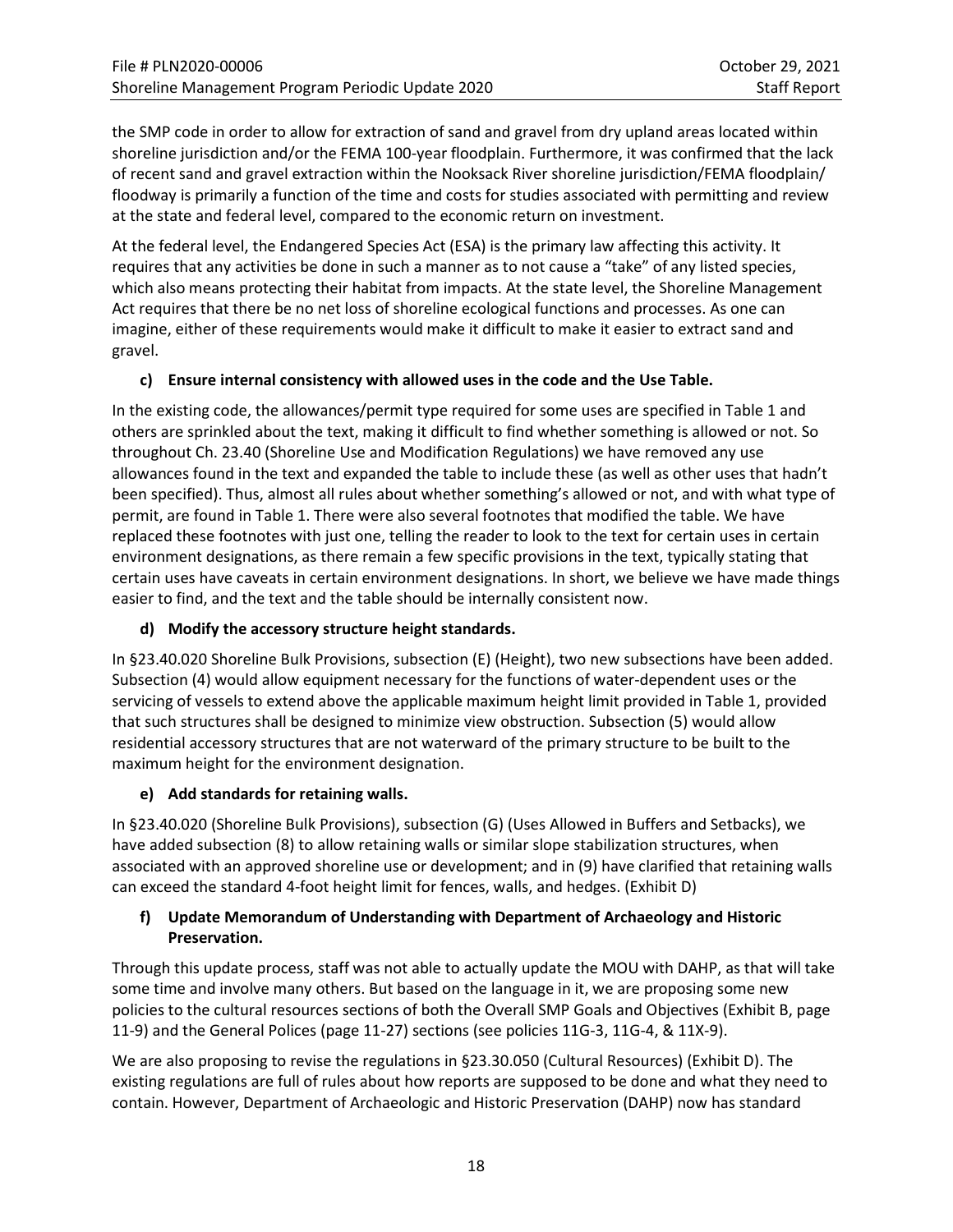practices outlined in their guidance, and we are proposing to remove all of our extraneous rules and just refer to DAHP's standards; this cuts down on the amount of text considerably and ensures that practices and reports follow state standards. The proposed text has been collaboratively developed with us, DAHP, and the Lummi Nation Tribal Historic Preservation Office (LNTHPO).

That said, there are three policy issues posed by the revised text:

• Subsection (A)(1) reads:

Upon receipt of an application for a permit, exemption, or other approval for a proposed project, the County shall determine whether the project lies within 500 feet of a site known to *or could* contain a cultural resource based on the Washington State Department of Archaeology & Historic Preservation's (DAHP) Inventory of Cultural Resources.

Currently, or regulations require applicants to prepare a cultural resources report (and adhere to any recommendations therein) if their project lies within 500 feet of a site known to contain a cultural resource based on the Washington State Department of Archaeology & Historic Preservation's (DAHP) Inventory of Cultural Resources. The LNTHPO has proposed that we insert the phase "or could" in this sentence. They would like to be consulted on all projects within the shoreline, not just ones within 500 ft of a previously recorded site, as they believe they may have additional information regarding an area that is not included in the State's inventory. They would like an opportunity to review and comment on the report no matter what may be found. However, this would expand the scope beyond what we regulate now.

• Subsection (A)(4) reads:

Based upon consultation with DAHP and the affected Tribe(s), the Director may approve the report *with tribal concurrence* or reject or request revision of the conclusions reached and/or management recommendations when the assessment is inaccurate or does not fully address the cultural resource management concerns involved.

The LNTHPO recommends that we include the phrase "with tribal concurrence." This would mean that the Tribe would have to agree with a report before PDS could approve it.

Staff believes that requiring their concurrence runs contrary to the GMA's permitting requirements of expeditious review and issuance, as it could hold up projects while we're awaiting their concurrence. A simple fix may be to set a time limit for how long they have to respond.

• Subsection (A)(5) reads:

If the cultural resource report identifies the presence of a cultural resource, any permit issued shall be conditioned on meeting the approved report's management recommendations. *If no cultural resources are found, then the permit may be issued without conditions regarding cultural resources.*

The LNTHPO commented that an Inadvertent Discovery Plan (IDP) should be required regardless of whether cultural resources are found, as there are times when additional requirements are necessary (e.g., when there is a site documented just outside of the project area, monitoring may be recommended). However, this does go beyond what we do now and so raise it as a policy issue.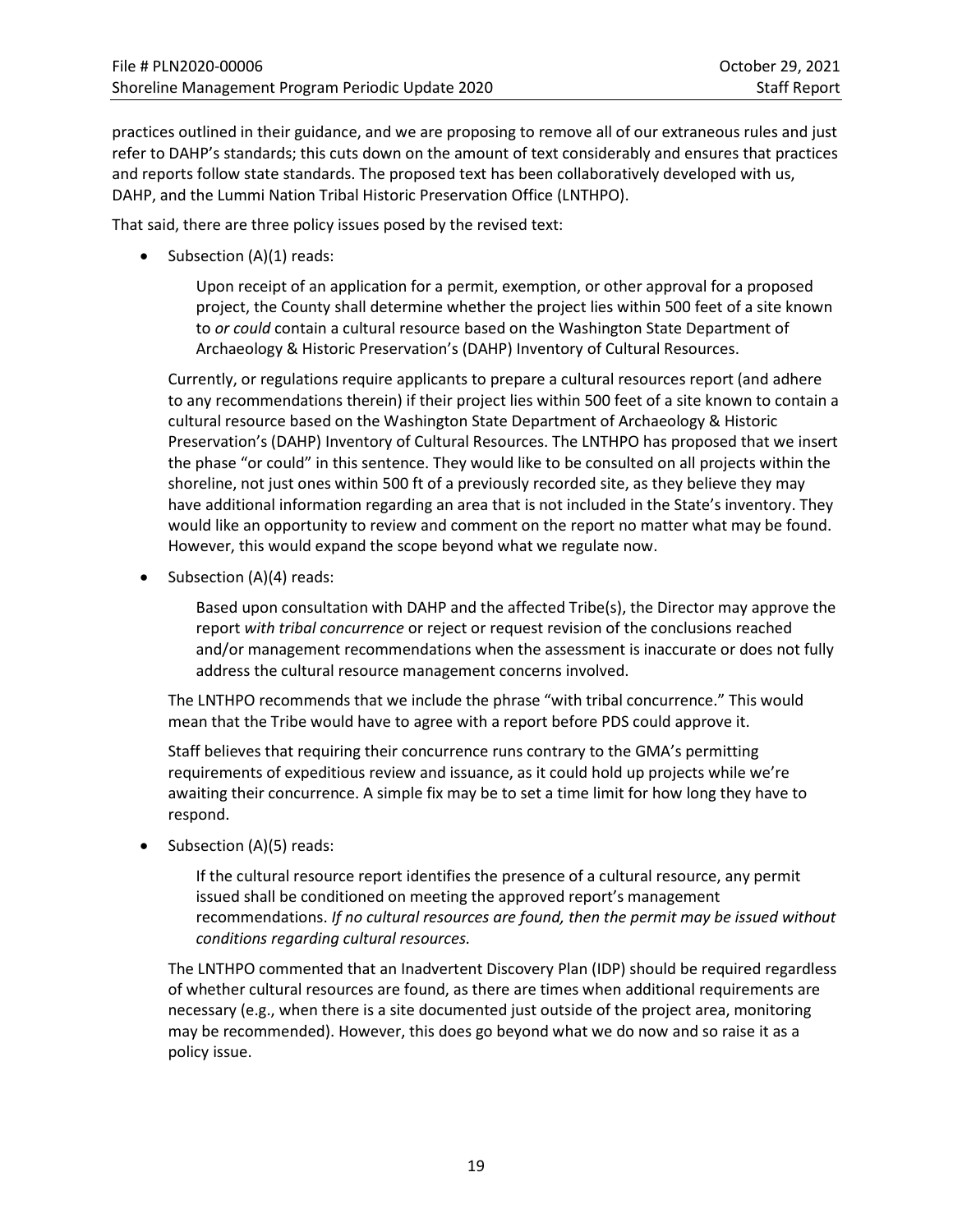## **g) Clarify Forest Practice standards.**

§23.40.110 (Forest Practices) has been updated to reflect the WAC provisions for Forest Practices in shorelines. (Exhibit D)

Additionally, the current Ch. 16.16 (Critical Areas) does not have guidance for Conversion Option Harvest Plans as allowed by WAC 222. For other permits this would allow for a limited removal of trees, while retaining larger trees to help with managing a riparian buffer. When development alters a functioning forested system some level of continued forest management is required (see 16.16.720(V)). To alleviate this issue, staff is proposing to add to 16.16.720 (Habitat Conservation Areas – Use and Modification) subsection (P). The section sets performance standards for removing timber in Habitat Conservation Areas (e.g., riparian areas) and would allow timber harvesting to occur within buffers while still retaining the HCA's functions. These standards vary by water type, and are tied to existing buffer conditions. This amendment is aimed at closing a loophole wherein applicants remove trees before applying for a development permit, which is when the CAO becomes applicable (except for Class IV Conversions, forest practices are not reviewable under the CAO).

## **h) Add temporary use standards.**

This was a task staff had proposed, thinking we might be able to develop a temporary use permit for short-term uses. However, we could not find a good example from other jurisdictions, nor is there any guidance from Ecology. Thus, we determined it is probably best to review such uses at the time of a request for a temporary easement, temporary use permit, etc.

## **i) Clarify utility standards for regional, local, and accessory.**

Under the existing code, the only categories for utilities are local or regional transmission lines, which has led some people to believe that utility installation, repair, or maintenance to single-family homes (accessory utilities) needs the same level of permitting and scrutiny as a power substation or regional transmission line.

In the proposed amendments to §23.40.010 (Shoreline Use and Modification), Table 1 (Shoreline Use by Environment Designation), utilities have been broken out into three categories: accessory, local, and regional. Each are now distinctly defined in §23.60.210(6), and have distinct permitting paths, depending on what environment designation they are located, making it clear that running an electrical line (or something similar) to a house is outright permitted.

Additionally, in §23.40.220 (Utilities) we have moved all the utility requirements that had been spread throughout in various sections into one, cohesive section.

## **j) Add standards for live-aboard vessels in marinas.**

In §23.40.060 (Marinas and Launch Ramps) standards for live-aboard vessels have been added as subsection (F) (Exhibit D). Staff is also proposing to add Policy 11DD-13 to CompPlan Ch. 11 (Exhibit B) to support the proposed addition of standards to Title 23.

## **Topic #18, Shoreline Setbacks/ Riparian Management**

## **a) Update vegetation conservation standards to prefer limbing over removal.**

§23.30.030 (Views and Aesthetics) (Exhibit D), subsection (M) now points to the regulations in §16.16.235(B)(5) (Activities Allowed with Notification) (Exhibit F).

§16.16.235(B)(5) (Activities Allowed with Notification) has been updated to stress limbing over removal of trees to provide view corridors (Exhibit F).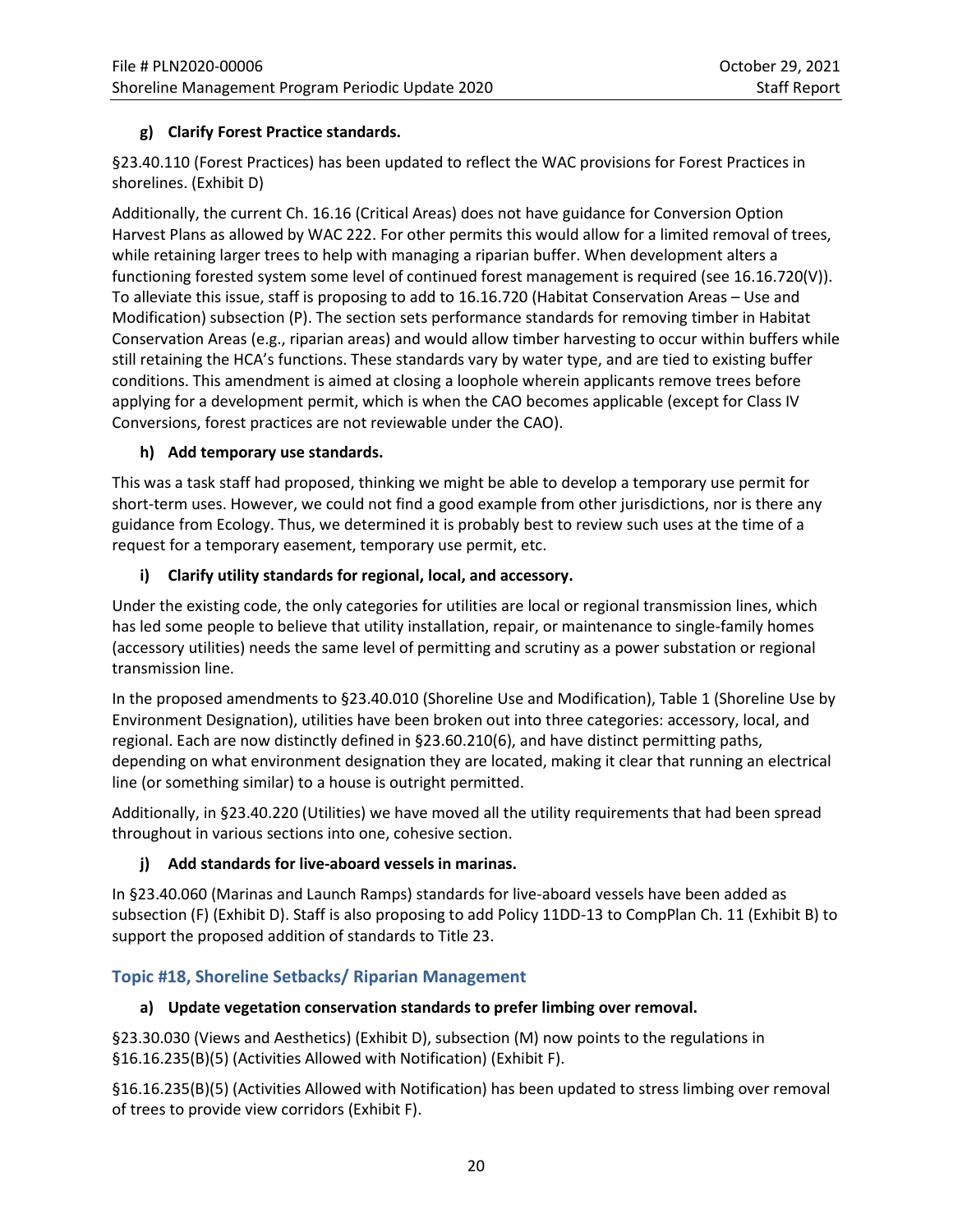## **b) Provide incentives to enhance Fish and Wildlife Habitat Conservation Areas (FWHCA).**

This was another task staff had scoped. We had hoped to create an incentive for new single-family residential development to maintain and/or improve shoreline vegetation by allowing those who do so to have a reduced shoreline buffer. Unfortunately, we could not figure out a way of doing this without impacting existing homeowners' views. Furthermore, it would have required an update to the inventory and characterization background documents, which was not included in the scope or budget of the project.

Additionally, given that the shoreline is defined and regulated as a Habitat Conservation Area, theoretically we should not allow uses (other than water-oriented uses and single-family residences which are SMA 'preferred uses') within the shoreline, as they would necessitate vegetation clearing. However, we know that folks that have waterfront property want and expect to have access (for swimming, boating, relaxation, etc.) and recreational amenities near the shore (e.g., fire pits, kayak sheds, etc.), so we have added to 16.16.720 (Habitat Conservation Areas – Use and Modification) subsection (G)(4), which sets limits on how much of the shoreline can be cleared of vegetation for such uses and requires mitigation to offset the impacts so as to achieve No Net Loss.

## **c) Clarify setback standards for protection of views to and from the water.**

To protect views of the shoreline from existing structures when new development is proposed, §23.30.030 (Views and Aesthetics) (Exhibit D), new subsection (B) now allows setbacks to be modified pursuant to WCC 23.400.020(D) (Shoreline Bulk Provisions, Setbacks, Common-Line Setback for Single-Family Residences). That section (incorporated from former Appendix F) allows for setbacks to be reduced or increased, depending on how existing homes are situated, to provide the greatest view opportunities for both the existing and new development (though when reduced, mitigation (i.e., planting of the shoreline setback) may be required).

To minimize impacts to views from the water, §23.30.030 (Views and Aesthetics) (Exhibit D), new subsection (C) also now allows the Director to require the planting of vegetation to mitigate the impacts.

Furthermore, §23.30.030 (Views and Aesthetics) (Exhibit D), new subsection (L) precludes new uses or development from substantially obscuring shoreline views within shoreline view areas or from existing residences on adjacent property.

#### **Topic #19, Water Quality**

## **a) Include language/policies about the importance of Lake Whatcom as the source of drinking water for most of the County and the water quality improvement plan (TMDL).**

After reviewing the existing CompPlan, staff believes that it already addresses this issue sufficiently. In Chapter 10, under *Water Resources* (Exhibit A, page 10-11), subsection *Lake Whatcom Watershed Management* (pages 10-22 – 10-25) there are four pages of text describing Lake Whatcom's importance as a source of drinking water and the efforts the County (and City of Bellingham) are under taking to protect it. Under Goal 10-J alone there are 14 specific policies (Policies 10J-1 - 10J-14) regarding protecting Lake Whatcom, and there are numerous other, more generic goals and policies that deal with water quality protection more generically.

## **Topic #20, Wetland Buffers**

**a) PDS will conduct a parallel process, convening a group of local wetland consultants, to consider revisions to the CAO regulations regarding wetland habitat function score break**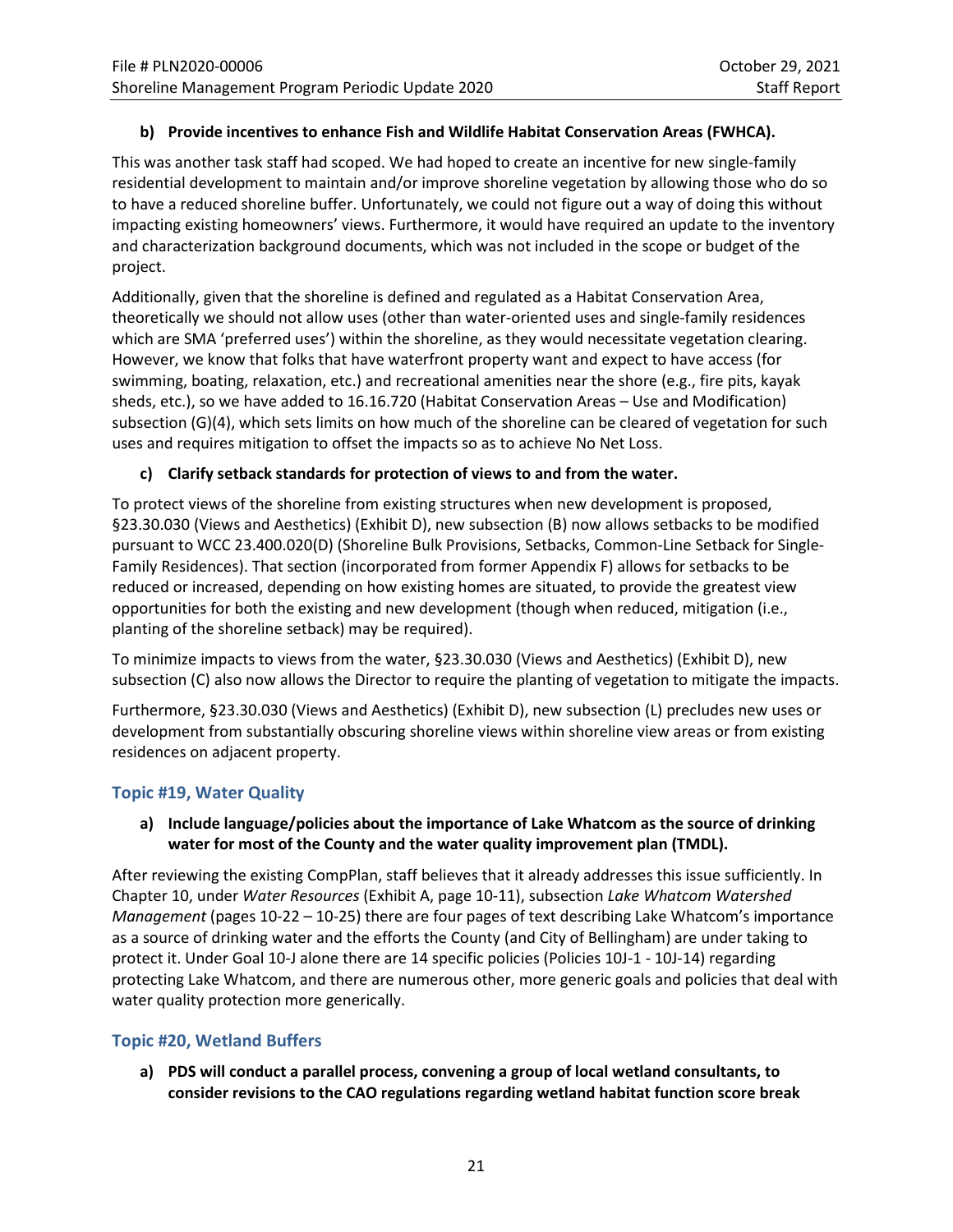## **points, buffer widths, reduction, averaging to meet DOE guidelines, and having buffers based on habitat performance instead of static/standard buffers. If they complete this work in time, it can be incorporated into this update; otherwise it can follow.**

In July 2018 the Washington Department of Ecology (DOE) modified the habitat score ranges and recommended buffer widths in their wetland buffer tables in the DOE guidance, with some minor text changes to ensure consistency. Some citizens, local environmental consulting firms, and the Building Industry Association of Whatcom County then requested that we amend our code to meet this new guidance, and it was docketed as PLN2019-00008.

The project was brought before the Planning Commission on March 14, 2019. But there was confusion as to what we actually *had* to do at that time and what impacts it would have on development. DOE had informed staff that, while we didn't need to amend our code at that point (having just updated Ch. 16.16 (Critical Areas) (Exhibit F) that they would review our code for consistency with their guidance when Ch. 16.16 was opened for amendment again, noting that that would occur during the 2020 SMP Periodic Update.

So at the Commission's request, staff worked with the local wetlands consultants to review the issue and try to determine what effects it might have. Three consulting firms<sup>[7](#page-21-0)</sup> provided analyses based on data from projects they had worked on. From these analyses, it appears that many of Whatcom County's lower quality wetlands (e.g., small Category IV wetlands in agricultural fields) would end up with smaller buffers, but that our higher quality wetlands (Categories II and III) would end up with larger buffers. (But even this is speculation, as ATSI noted that the comparison results are not statistically significant.<sup>[8](#page-21-1)</sup>) Thus, farmers may benefit but developers/ builders may suffer, as many of our lower quality wetlands are those found in agriculture fields, while our higher quality wetlands are typically found in non-agriculture rural areas.

Nonetheless, given the Department of Ecology's statements that they'll be monitoring the SMP Update to ensure that we meet their latest guidance (which is based on Best Available Science), and given that Comprehensive Plan Policy 10M-2 directs the County to "Develop and adopt criteria to identify and evaluate wetland functions that meet the Best Available Science standard and that are consistent with state and federal guidelines," staff is proposing to amend §16.16.630 (Wetland Buffers) Table 1 (Standard Wetland Buffer Widths) to meet DOE guidance. As indicated, these changes would lessen buffers on lower quality wetlands, and increase them on higher quality ones.

#### **Topic #21, Marine Resource Lands**

#### **a) Consider adding a Marine Resource Lands policy section as developed by the Marine Resources Committee**

When the Council amended the CompPlan in 2016 they included a new section entitled "Marine Resource Lands" that contained one goal and one policy that directed staff to assist in developing the section more thoroughly:

<span id="page-21-1"></span><span id="page-21-0"></span><sup>&</sup>lt;sup>7</sup> NW Ecological Services, NW Wetlands Consulting, and Aqua-Terr Systems, Inc.<br><sup>8</sup> Paired sample t-tests were conducted to compare the proposed buffer results with categories of the wetlands impacted.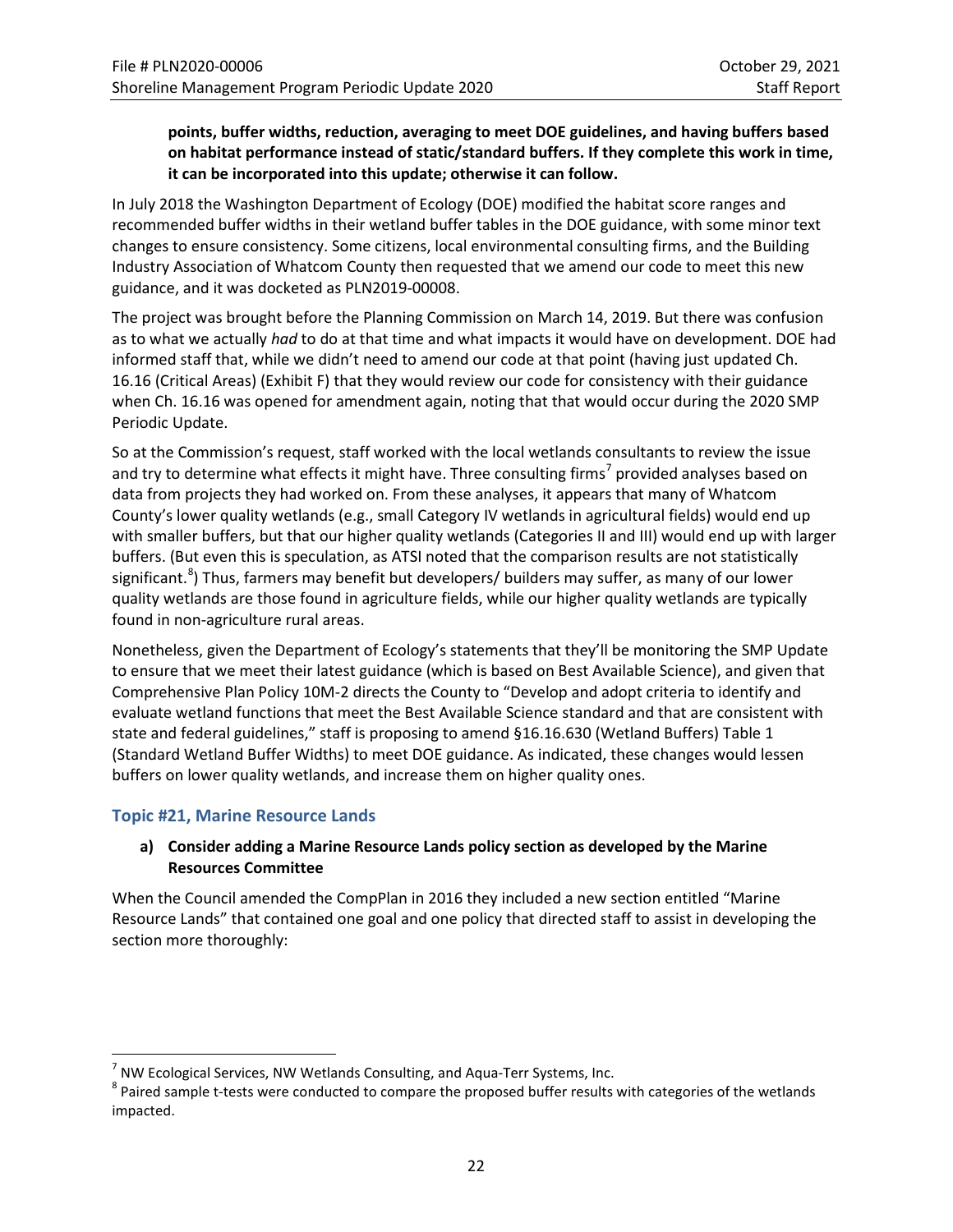## **Goal 8T: Conserve and enhance Whatcom County's marine land base for the long-term and sustainable production of commercial and recreational economic activities.**

Policy 8T-1: Whatcom County will work with committees including but not limited to the Marine Resource Committee, the Shellfish Protection Advisory Committee, and other local marine land experts to create a new section of this chapter to support Goal 8T to be docketed and processed for consideration no later than 2017.

The project was docketed as (PLN2017-00005), and staff worked with these groups to help develop some language, goals, and policies for this section, which is shown as Exhibit C (C/P Ch. 8). However, there was mixed recommendations from the groups who reviewed the language.

- The **Marine Resources Committee** reviewed the proposal at their June 7, 2018, meeting, and after adding Policy 8V-4 (addressing educational efforts and programs) they recommended that the County Council adopt the proposed language.
- The **Birch Bay Watershed and Aquatic Resources Management Committee** (BBWARM) reviewed the proposal at their June 20, 2018, meeting. They recommended that the Council *not* adopt the proposed language. They felt that the new Marine Resource Lands section of the CompPlan was already covered by the existing Shoreline Management Program and that including it would add unnecessary complication/duplication. They recommended that the Council postpone any action on the Marine Resource Lands amendment until the SMP update commenced.
- The **Portage/Drayton Shellfish Protection Districts** reviewed the proposal at their July 25, 2018, meeting. However, they did not have a quorum and could not act.
- The **Planning Commission** held a workshop on June 14 and a public hearing on June 28, 2018. They recommended that the Council *not* adopt the Marine Resource Lands proposal. There was concern amongst some of the Commissioners that regulations adopted subsequent to these policies could affect farmers, even though staff explained that it was not our nor CM Weimer's intent to address agricultural runoff. They also thought it would be better to consider this during our SMP update, perhaps incorporating some of the goals and policies into that rather than having a separate section.

When staff brought the project forward to Council's Planning & Development Committee for review they decided to consider it with the (then) upcoming SMP update.

#### **Topic #22, No Net Loss**

#### **a) Prepare a No Net Loss technical memo**

On September 10, 2019, staff presented to the Council's Natural Resources Committee an overview of how No Net Loss is achieved.

No net loss incorporates the following concepts:

- The existing condition or baseline of shoreline ecological functions, documented in the 2007 documented in the shoreline inventory and characterization, should not deteriorate due to permitted development.
- Shoreline functions may improve through shoreline restoration.
- New adverse impacts to the shoreline environment that result from planned development should be avoided.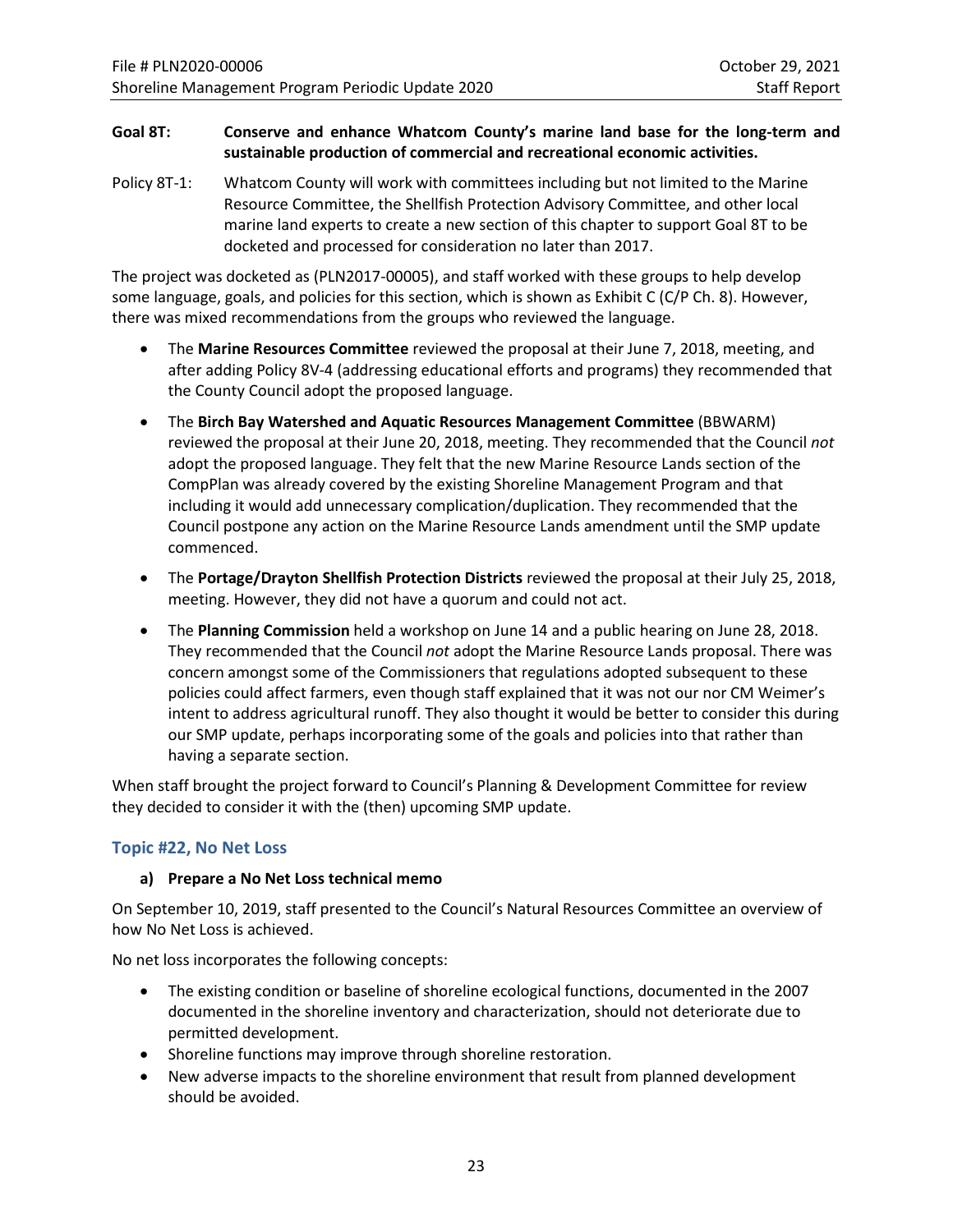- When this is not possible, impacts should be minimized through mitigation sequencing.
- Mitigation for development projects alone cannot prevent all cumulative on-going impacts and shoreline violations, so restoration is also needed.

Based on past practice, current science tells us that most, if not all, shoreline development produces some impact to ecological functions. However, the recognition that future development will occur is basic to the no net loss standard. The challenge is in maintaining shoreline ecological functions while allowing appropriate new development and ensuring adequate land for preferred shoreline uses and public access. With due diligence, local governments can properly locate and design development projects and require conditions to avoid or minimize impacts.

In 2007 Whatcom County underwent a comprehensive update of its Shoreline Management Program (SMP). At that time the County prepared an Inventory and Characterization Report (Vol. I), a Scientific Literature Review (Vol. II), a Restoration Plan (Vol. III), and a Cumulative Effects Analysis (Vol. IV), all of which were approved by County Council and the Department of Ecology. These documents formed the basis for developing the County's Shoreline Management Program and determining that it would achieve no net loss of ecological functions when implemented.

Whatcom County is now undergoing a periodic update. For such an update the County is not required to re-do all these documents except to augment them if something changes that might negatively affect the shoreline's ecological functions. For the most part there are few significant policy changes in this update; most of the proposed amendments are an effort to reorganize the SMP so as to make it easier to use and understand.

There are a few policy changes, though, and the No Net Loss Statement, prepared by The Watershed Company as an addendum to the 2007 Cumulative Effects Analysis, addresses these (Exhibit I). The conclusion is that each of these amendments works to strengthen the shoreline ecological protections provided by the SMP.

## **b) Shoreline Restoration Plan Addendum**

Simply stated, the no net loss standard is designed to halt the introduction of new impacts to shoreline ecological functions resulting from new development by requiring mitigation. However, over all, protection, restoration, and mitigation are needed to achieve no net loss. Restoration is the only mechanism by which we can improve shoreline functions and ecosystem-wide processes over time. Local governments must achieve this standard through both the SMP planning process and by appropriately regulating individual developments as they are proposed in the future.

The concept of no net loss of shoreline ecological functions is rooted in the Act and in the goals, policies, and governing principles of the state's shoreline guidelines. These principles suggest that no net loss is achieved primarily through regulatory approaches and that restoration occurs mainly via goals, policies, and voluntary or incentive-based mechanisms. It is also important to note that more than simply preventing further loss of ecological functions, master program provisions must also "…achieve overall improvements in shoreline ecological functions over time when compared to the status upon adoption of the master program."

The mandate to improve functions over time provides the basis for restoration planning and creates a distinction between mitigation and restoration. As mentioned, applicants for shoreline permits must fully mitigate new impacts caused by their proposed development. However, applicants are not required to restore past permitted ecosystem damages as a condition of permit approval. Permit applicants will not be required to implement the restoration measures identified in the plan as mitigation for project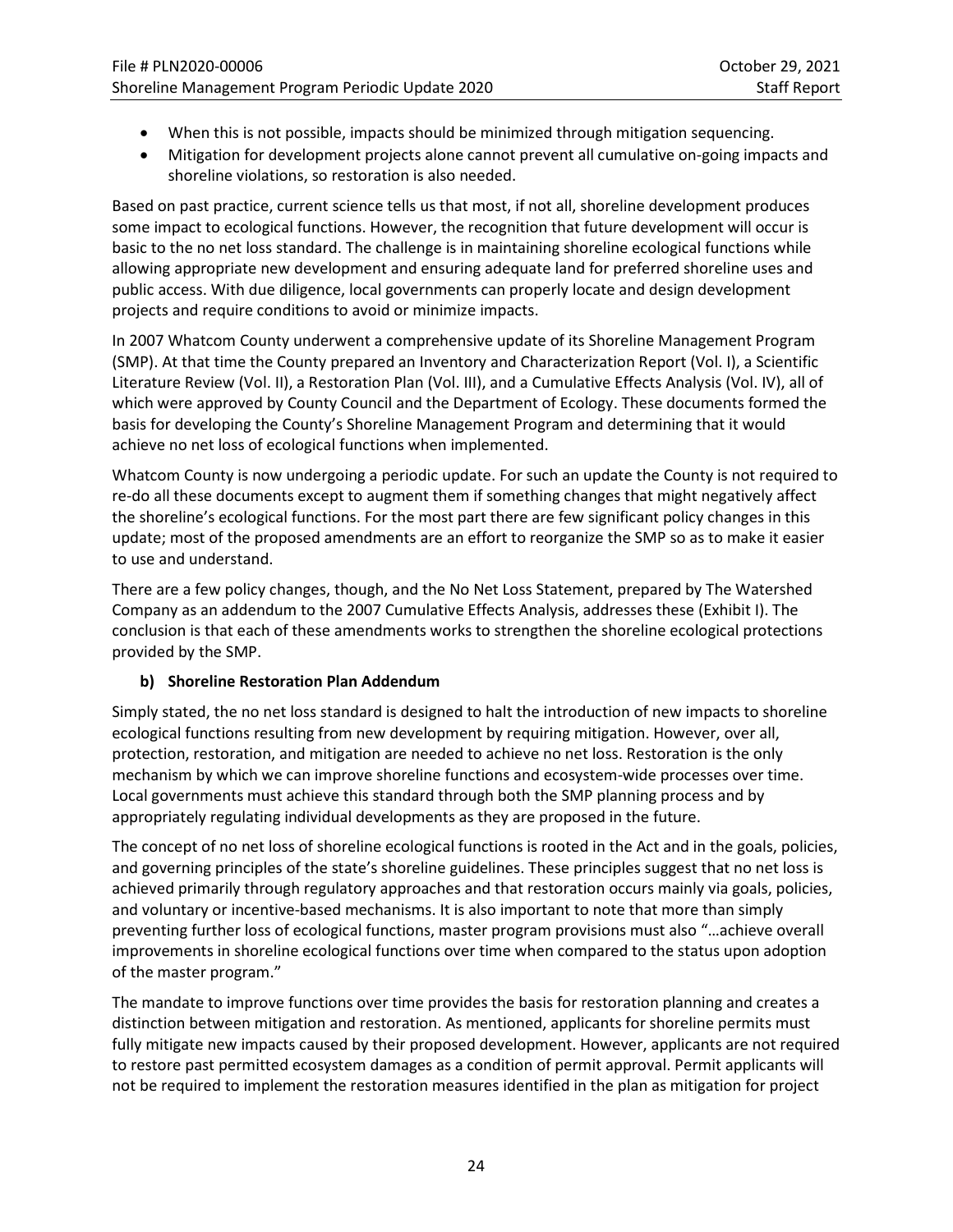impacts, but they may elect to implement elements of this plan as mitigation for shoreline development if appropriate. And they may be required to mitigate for recurring impacts.



# **SMP updates: Achieving no net loss of ecological function**



Exhibit J is an addendum to the 2007 Shoreline Restoration Plan. It references projects listed in the Shoreline Restoration Plan containing enhancement and restoration project proposals and updates them based on information received by the County, agencies, tribes, and stakeholder organizations. It also lists several projects that were not included in that Plan, but nonetheless have been undertaken and completed, and that improve shoreline ecological functions.

It is important to note that to continue to achieve NNL over time the County should continue to fund and implement the projects listed in the restoration plan.

# **Other Amendments**

#### **Sustainable Salmon Harvest Goal**

There is a new Policy 10L-19 proposed to be added to Chapter 10 regarding a sustainable salmon harvest goal (Exhibit A, page 11-47). Adding this policy is not a part of the SMP Update per se, and in fact was not part of the scope. Rather, it is a policy the Council expressed in interest in adding in support of the fisheries co-manager's Sustainable Salmon Harvest Goal. Adding such a policy was placed on the docket by Council in 2018 (#PLN2018-00010). Rather than process its addition as a separate CompPlan amendment, staff is proposing to add it while we're already amending the CompPlan for the SMP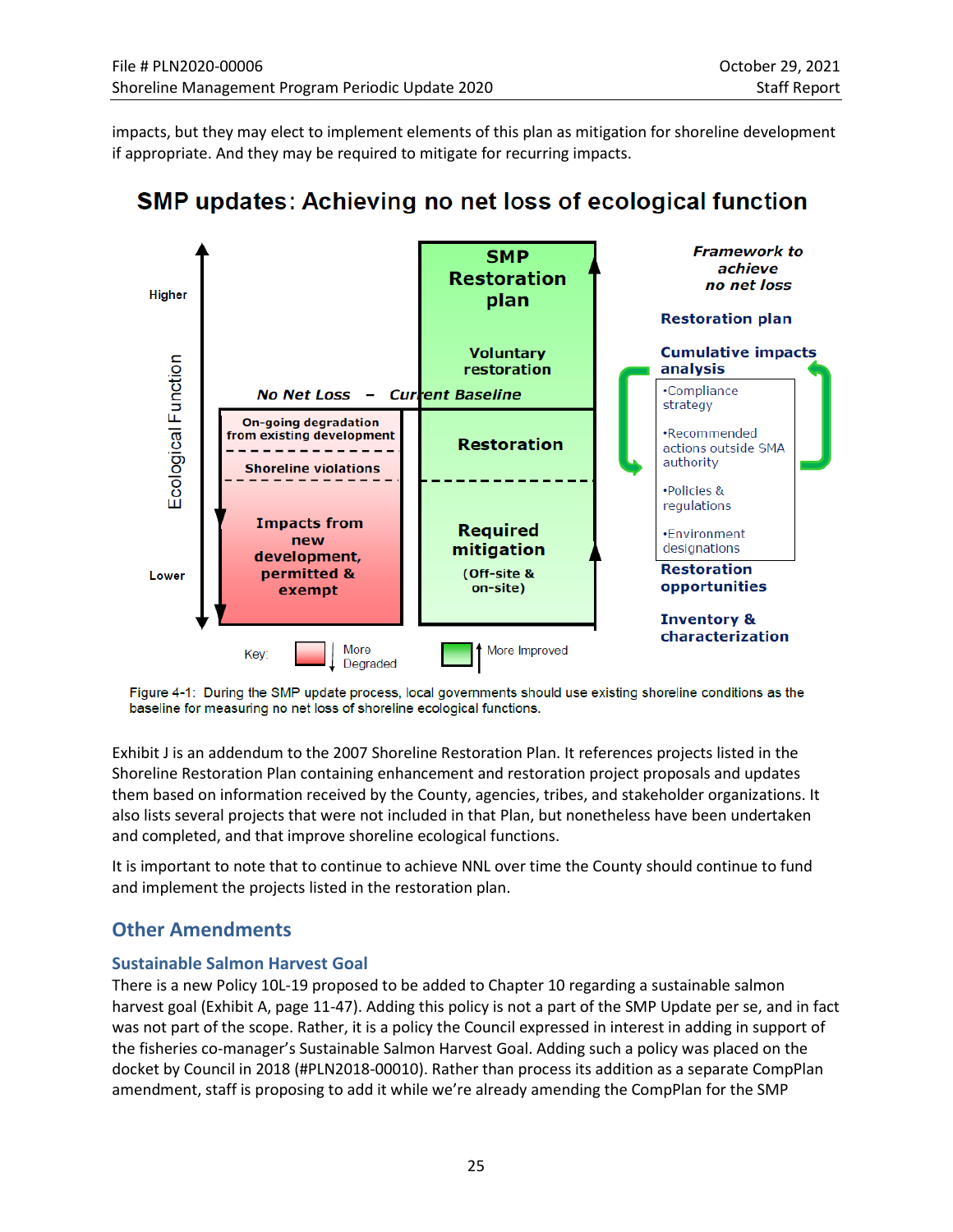Update. We should note, however, that through the Salmon Recovery Staff Team the fisheries comanagers (WDFW, Lummi Nation, and Nooksack Tribe) are reviewing this draft language and may propose some additional amendment(s) to it. If so, we will inform the Planning Commission later in your review.

## **Short-Term Rentals**

Though already approved by Council via Resolution 2016-039 and by the Department of Ecology, Council's actions on short-term rentals has not been finalized by ordinance. Thus, staff has included in the draft Title 23 those amendments on short-term rentals already approved. Please note that there are similar amendments to Title 20 that Council has not acted on, and these would need to be followed up shortly after the SMP amendments are approved.

## **UGA Wetlands**

In 16.16.225 (General Regulations) staff is proposing to add subsection (B)(7), which would allow "alteration of Type III or IV wetlands that have a habitat area score of less than 6 when associated with an approved commercial development within an Urban Growth Area" when impacts are mitigated. This would allow the alteration of certain wetlands in Urban Growth Areas (UGAs) (in particular, Birch Bay) so as to encourage development of commercially zoned property. Commercial development in Birch Bay is challenging because so much of the remaining commercially zoned property contains small, isolated wetlands. Yet under the Growth Management Act we're supposed to encourage development within UGAs so that development doesn't sprawl to less developed areas of the County.

# **IV. Comprehensive Plan Evaluation**

The proposed amendments to the regulations (WCC Titles 22 and 23 and Ch. 16.16) have been developed using the guidance of the Comprehensive Plan so as to remain consistent. Generally, the specific guiding goals and policies would be listed here so as to inform the Council of consistency; however, that would just be a relisting of each, as every goal and policy of Comprehensive Plan Chapter 11 is relevant. Those goals and policies may be reviewed in Exhibit B. Suffice it to say that staff finds no inconsistencies.

# **V. Draft Findings of Fact and Reasons for Action**

Staff recommends the Council adopts the following findings of fact and reasons for action:

- 1. The Shoreline Management Act (SMA) requires Whatcom County to develop and administer a Shoreline Master Program (SMP); and
- 2. Whatcom County is subject to the requirements of the Washington State Growth Management Act (GMA), RCW 36.70A.480 'Shorelines of the State.'
- 3. On February 27, 2007 (Ordinance # 2007-017), Whatcom County adopted a comprehensive update to the SMP as required by law. This comprehensive SMP update review included but was not limited to assessment of ecological functions, baseline conditions, and SMP environmental designations. This local adoption was approved by the Washington State Department of Ecology (Ecology); and
- 4. The Washington State Shoreline Management Act (SMA), RCW 90.58.080 (4)(a)(ii), mandates Whatcom County shall periodically review its SMP every 8-years. This periodic update is due June 30, 2021. The purpose of this periodic review is to update the local SMP to reflect changes to state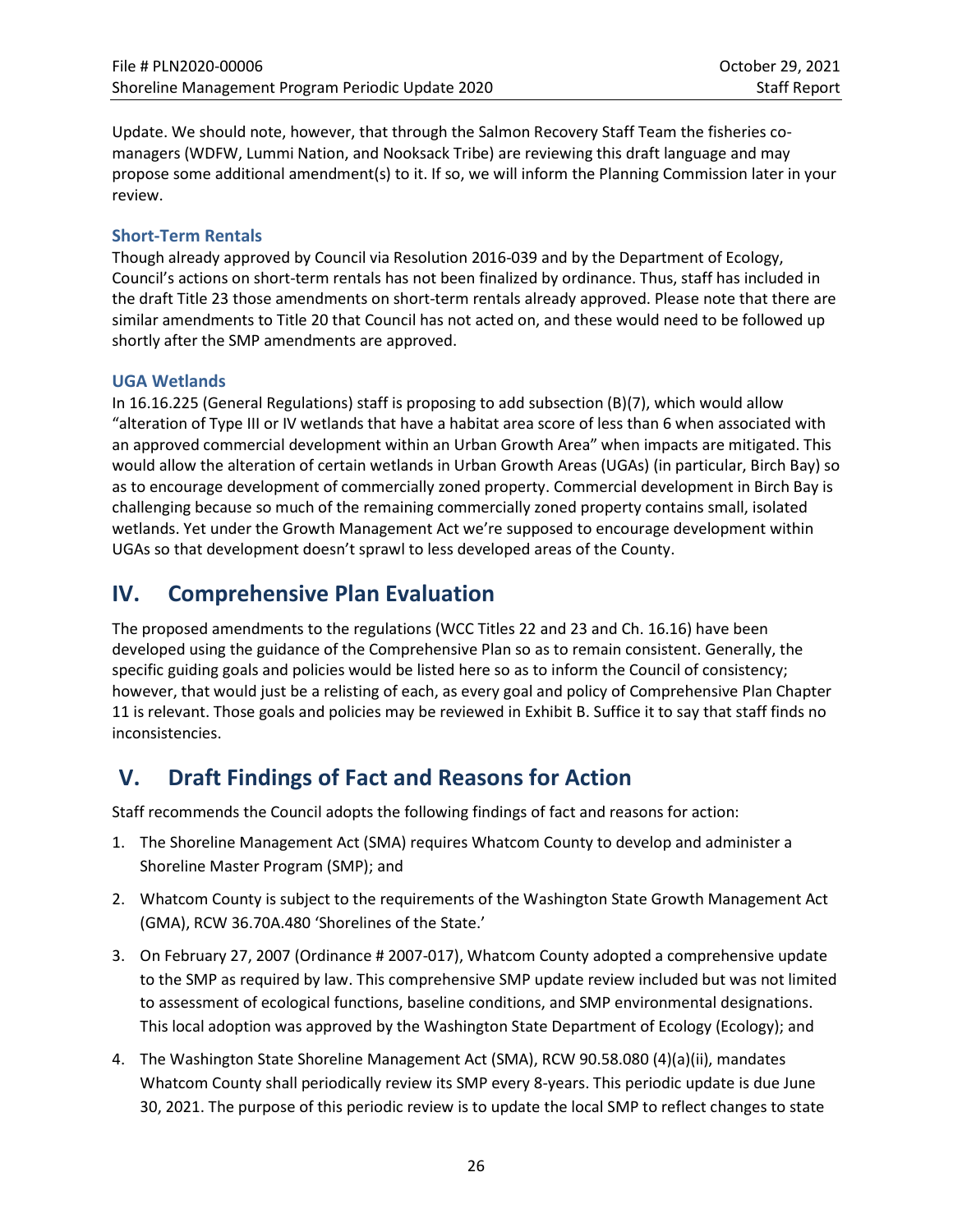law and associated rules and guidance, ensure internal consistency with the Whatcom County Comprehensive Plan and associated development regulations, as well as provide an opportunity to improve usability and predictability of the SMP; and

- 5. The GMA, RCW 36.70A.130(1), also mandates that Whatcom County's Comprehensive Plan and development regulations are subject to continuing review and evaluation; and
- 6. The review process is intended to bring the SMP into compliance with requirements of the act or state rules that have been added or changed since the last SMP amendment, ensure the SMP remains consistent with amended comprehensive plans and regulations, and incorporate amendments deemed necessary to reflect changed circumstances, new information, or improved data; and
- 7. Whatcom County Planning and Development Services (PDS) submitted an application (PLN2020- 00006) to make various amendments to Whatcom County's Shoreline Management Program; and,
- 8. On May 21, 2019, and in accordance with WAC 173-26-090(3)(a), Whatcom County developed a public participation program for this periodic review in to inform, involve and encourage participation of interested persons and private entities, tribes, and applicable agencies having interests and responsibilities relating to shorelines, which was submitted to Ecology; and
- 9. Whatcom County has followed its adopted public participation program, including:
	- a. A dedicated project webpage;
	- b. Legal notices published in the official newspaper of record for Whatcom County;
	- c. Electronic announcements and notifications to:
		- Subscribers of relevant lists in the Kitsap County Electronic Notification System;
		- Relevant County advisory groups; and
		- Relevant local, state and federal agencies, and community groups;
		- Federally recognized tribes with usual and accustomed areas in Whatcom County and relevant tribal organizations;
	- d. Three public open houses;
	- e. Meetings with citizen advisory groups and various interested parties;
	- f. Two 30-day public review periods of the amendments, one prior to the Planning Commission review workshops (August – September 2020) and a joint public comment period with the Department of Ecology prior to their joint public hearing (March – April 2021).
	- g. Eleven public workshops and a joint public hearing with the Planning Commission and Department of Ecology; and
	- h. Ten public workshops and a public hearing with the County Council.
- 10. Whatcom County used Ecology's checklist of legislative and rule amendments to review amendments to chapter 90.58 RCW and department guidelines that have occurred since the master program was last amended, and determine if local amendments are needed to maintain compliance in accordance with WAC 173-26-090(3)(b)(i); and
- 11. With the assistance of a consultant and development of a consistency analysis, Whatcom County PDS proposed amendments to the Whatcom County Comprehensive Plan (Chapters 8 (Resource Lands), 10 (Environment), and 11 (Shorelines)) and WCC Titles 22 (Land Use & Development) and 23 (Shoreline Management Regulations), and WCC Chapter 16.16 (Critical Areas).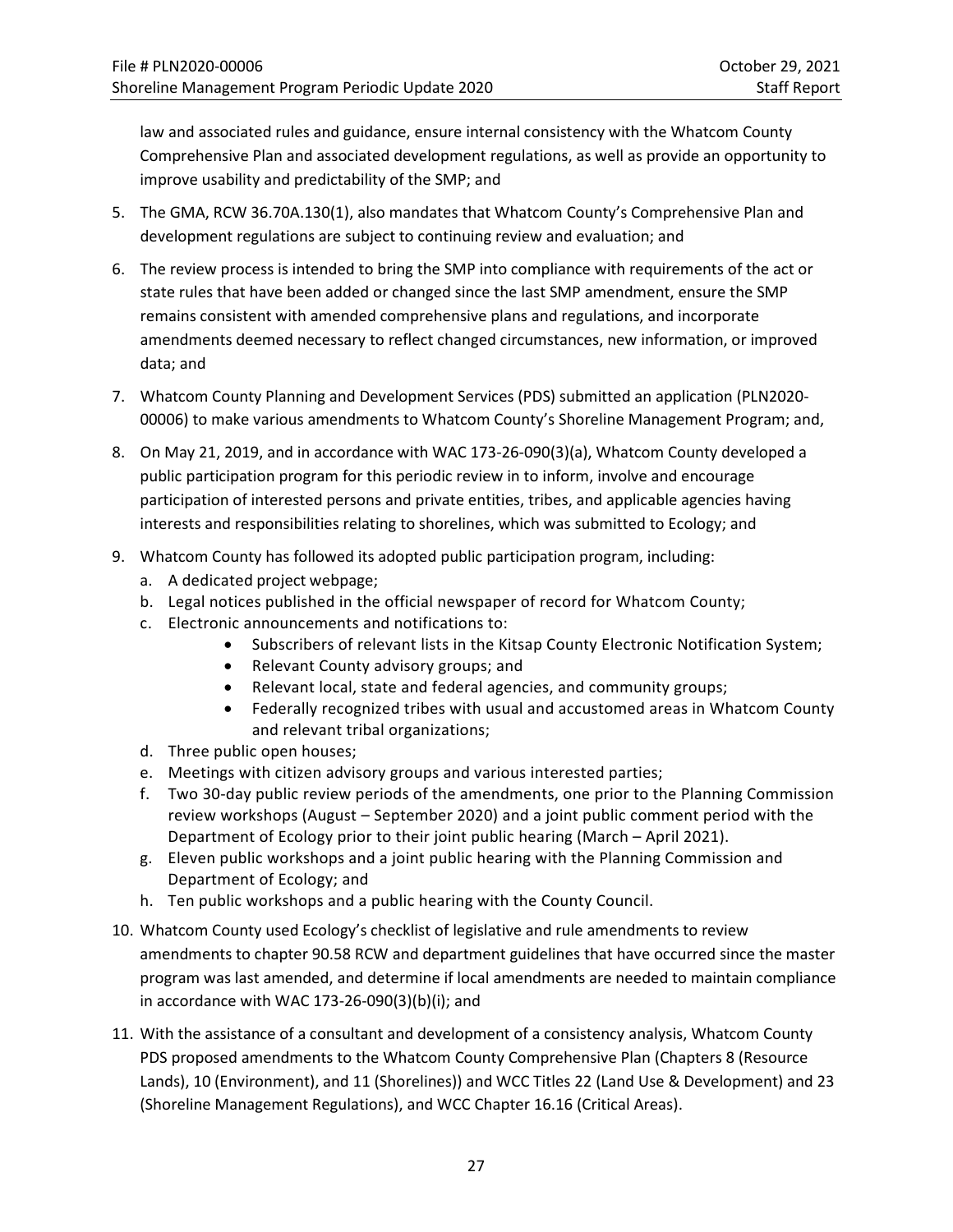- 12. Following review and approval by the Whatcom County Council, a public participation plan, consistency analysis, and scoping document was developed to aid in developing the draft amendments.
- 13. Whatcom County reviewed changes to the comprehensive plan and development regulations to determine if the shoreline master program policies and regulations remain consistent with them in accordance with WAC 173-26-090(3)(b)(ii); and
- 14. Whatcom County considered whether to incorporate any amendments needed to reflect changed circumstances, new information or improved data in accordance with WAC 173-26-090(3)(b)(iii); and
- 15. The Whatcom County Planning Commission and County Council held public hearings on July 25 and August 7, 2019 (respectively) to receive testimony on topics the public believed should be addressed during the periodic review; and
- 16. The Whatcom County Planning Commission completed a review of staff recommendations and prepared initial amendments; and
- 17. Whatcom County consulted with the Department of Ecology early and often during the drafting of the amendments. Whatcom County worked collaboratively with the Department of Ecology to address local interests while ensuring proposed amendments are consistent with the policy of RCW 90.58.020 and applicable guidelines in accordance with WAC 173-26-104; and
- 18. A State Environmental Policy Act (SEPA) environmental checklist was prepared and the Whatcom County SEPA responsible official issued and circulated a copy of the checklist and a Determination of Non-Significance (DNS) on February 18, 2021; and
- 19. Whatcom County conducted a formal joint public comment period with the Department of Ecology in compliance with requirements of WAC 173-26-104; and
- 20. Whatcom County published a legal notice in the Bellingham Herald on April 17, 2021, for a public hearing on the proposed staff recommendations, including a statement that the hearings were intended to address the periodic review in accordance with WAC 173-26-090(3)(c)(ii); and
- 21. The Planning Commission took public testimony on the proposed staff recommendations at a public hearing on April 22, 2021; and
- 22. The Planning Commission reviewed the public testimony and written comments on the proposed SMP revisions, and suggested revisions to the proposed amendments; and
- 23. The Planning Commission recommended approval of the proposed amendments and forwarded it to the County Council for review and adoption on May 13, 2021; and
- 24. Notice of the subject amendments was submitted to the Washington State Department of Commerce on March 12, 2021, for their 60-day review in accordance with WAC 173-26-100(5); and
- 25. The Council held six public workshops to review the Planning Commission's recommendations; and,
- 26. A Council Public Hearing Notice was posted in the Bellingham Herald on November 14, 2021; and